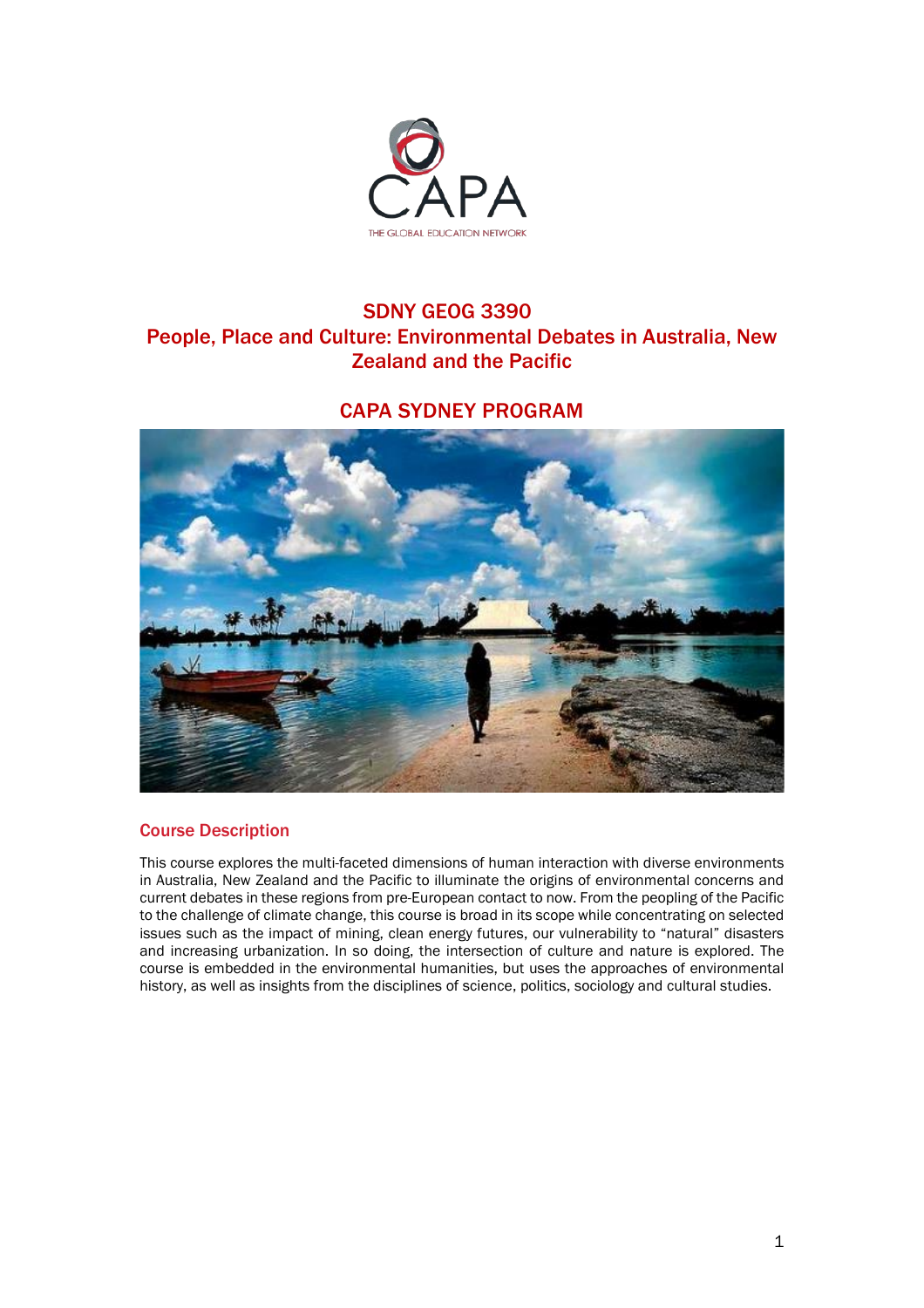# Course Aims/Objectives

This course is designed to encourage students to engage in a critical analysis of the human interaction with the environment, in particular as it relates to Australia, New Zealand and the Pacific. The course intends to help students understand their place in the world and how attitudes and cultural norms inform our treatment of the environment.

# Requirements and Pre-requisites

There are no pre-requisites for this course. It is approached from the disciplinary frameworks of the environmental humanities, environmental history, science, politics, sociology and cultural studies.

# Learning Outcomes

Through this course and the assessment tasks, students will learn to analyze and interpret environmental issues and contemporary debates in the Australasian-Pacific region. Field excursions will further provide the opportunity to engage directly with landscape, culture and place in Sydney and surrounds.

At the end of this course students should be able to:

- 1. Understand better the complex nature of the environment in the Australasian/Pacific region, their different elements, and their shared pasts, as well as being able to situate this region within its global context.
- 2. Reflect critically on environmental issues and debates, their origins and their potential impact on the future of the global environment.
- 3. Conduct research independently.
- 4. Demonstrate reasoned thought, creativity, and a high quality of written expression.
- 5. Examine, discuss and debate the main issues regarding the intersection of people and place in the Australasian/Pacific region and understand their importance to the present and the future. Throughout the course students will reflect on the differences between Australasia and the Pacific and their home environment.

# Class Methodology

This course blends classroom-based learning (lecture, student presentations, debate and discussion) with experiential learning through field trips and field research as well as online discussion. Class participation involves critical engagement with set readings through group presentations, discussion and debate. Students are encouraged to read further on the topics listed for each week. Learning will be evaluated through presentations, a research essay, a field class report and a final essay format exam. Students are encouraged to participate in events/activities from the CAPA Sydney MyEDUCATION calendar to broaden their understanding of this subject. They will be asked to draw on these experiences in one or more assessment tasks within this course. The course also includes field classes.

## Final Exam

The final exam consists of short essay-style answers to a choice of questions on material covered in the course. Time allowed: 2 hours.

## Assessment and Grading

| <b>Task</b>                               | Weighting | Learning outcome assessed |
|-------------------------------------------|-----------|---------------------------|
| 1. Class Participation (including online) | 10%       | 1, 2, 4, 5                |
| 2. Field Class Report                     | 20%       | 1, 2, 3, 4, 5             |
| 3. Class Presentation and Facilitation    | 20%       | 1, 2, 5                   |
| 4. Research Paper                         | 30%       | 1, 2, 3, 4, 5             |
| 5. Final Exam                             | 20%       | 1, 2, 4, 5                |
|                                           |           |                           |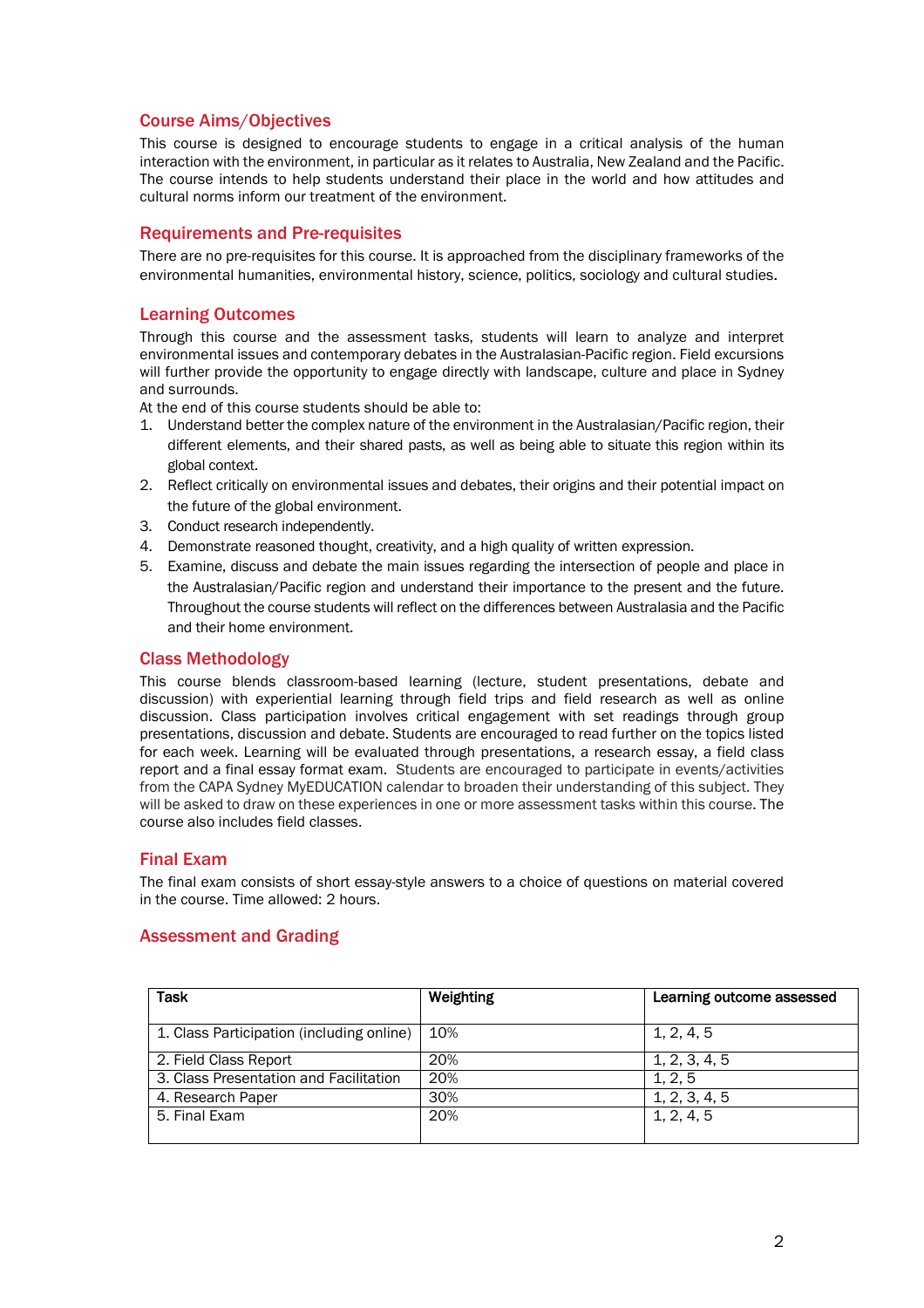| <b>DESCRIPTOR</b>                    | <b>ALPHA</b> | <b>NUMERIC</b> | GPA | REQUIREMENT/EXPECTATION                                                                                                                                                                                                                                                                                                                                  |
|--------------------------------------|--------------|----------------|-----|----------------------------------------------------------------------------------------------------------------------------------------------------------------------------------------------------------------------------------------------------------------------------------------------------------------------------------------------------------|
| Outstanding<br>(High<br>Distinction) | A            | $93+$          | 4.0 | Maximum grade: In addition to description for grade<br>"A-", the student shows detailed understanding of<br>materials about which he or she can show<br>independent analytical ability. This means the ability<br>to question an issue from different perspectives and<br>evaluate responses in an objective manner.                                     |
| Excellent<br>(Distinction)           | A-           | $90 - 92$      | 3.7 | Student shows understanding of literature beyond<br>the textbook/class hand-outs/class notes, and the<br>work shows a high level of independent thought,<br>presents informed and insightful discussion and<br>demonstrates<br>well-developed<br>capacity<br>a<br>for<br>evaluation.                                                                     |
| Very good<br>(High Credit)           | $B+$         | $87 - 89$      | 3.3 | Shows evidence of a capacity to generalise from the<br>taught content, or the material in literature, or from<br>class lectures in an informed manner. Also, the work<br>demonstrates a capacity to integrate personal<br>reflection into the discussion and an appreciation of<br>a range of different perspectives.                                    |
| Good<br>(Credit)                     | B            | $83 - 86$      | 3.0 | The work is well organised and contains coherent or<br>logical argumentation and presentation.                                                                                                                                                                                                                                                           |
| Good<br>(Credit)                     | <b>B-</b>    | $80 - 82$      | 2.7 | Student shows understanding of literature beyond<br>the textbook and/or notes, and, there is evidence of<br>additional reading.                                                                                                                                                                                                                          |
| Average<br>(Good Pass)               | $C+$         | 77-79          | 2.3 | The work demonstrates a capacity to integrate<br>into the discussion<br>a critical<br>research<br>and<br>of<br>of<br>appreciation<br>a<br>theoretical<br>range<br>perspectives. Also, the work demonstrates a clear<br>understanding of the question and its theoretical<br>implications<br>demonstrates<br>and<br>evidence<br>of<br>additional reading. |
| Adequate<br>(Pass)                   | $\mathsf C$  | $73 - 76$      | 2.0 | Shows clear understanding and some insight into the<br>material in the textbook and notes, but not beyond. A<br>deficiency in understanding the material may be<br>compensated by evidence of independent thought<br>and effort related to the subject matter.                                                                                           |

# Class Participation and Attendance

Participation is a vital part of the grade given for the course. CAPA has a mandatory attendance policy. Students are also expected to participate actively and critically in class discussions, and the participation portion of the class will be graded accordingly. Students must complete required reading BEFORE the class, and come in on time. They should refer to the CSP Student Handbook for the procedure and rules regarding class absence.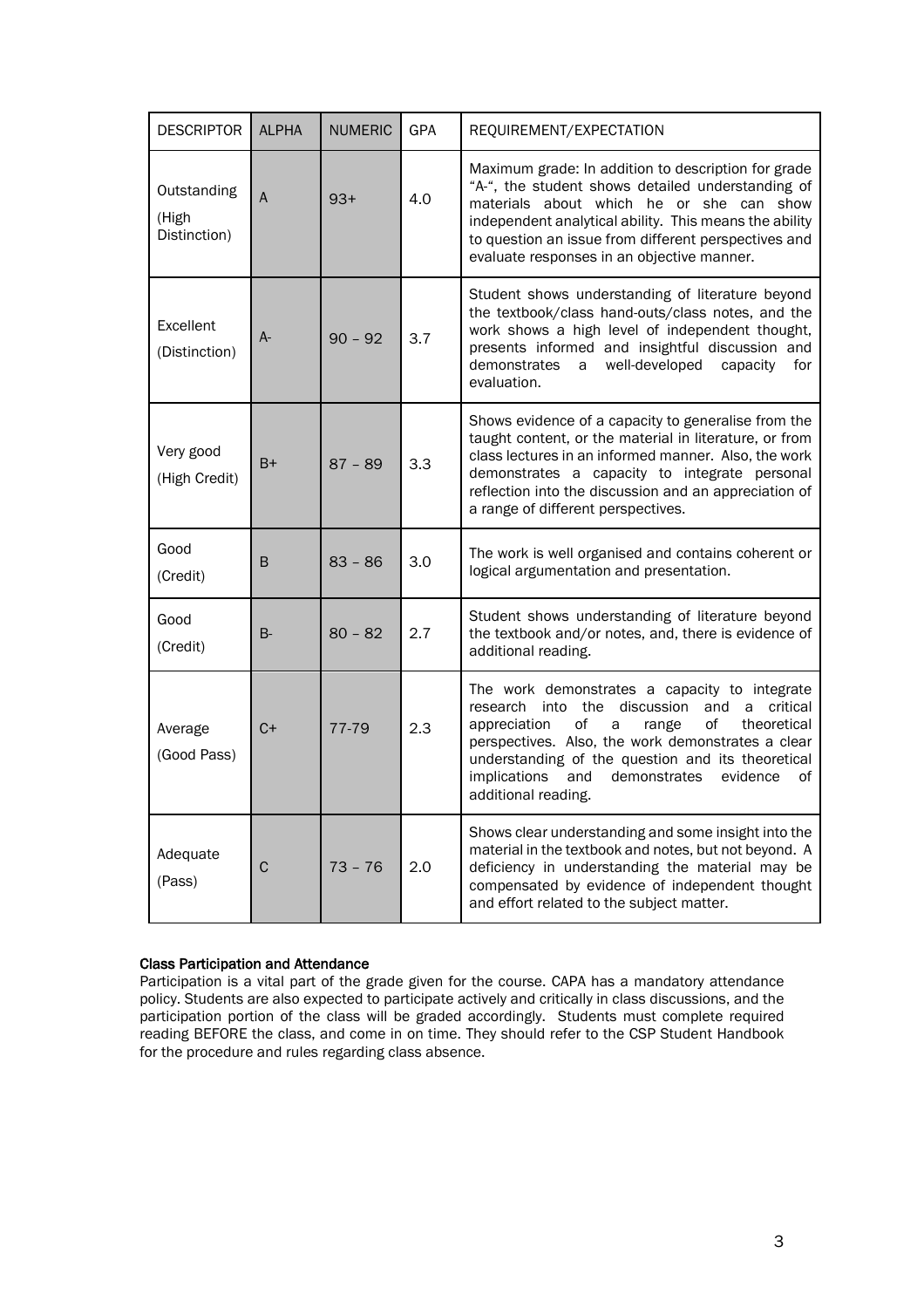# Assignments

## In-Class Presentations. 20 minutes. 20%

Students will lead discussions in class on the readings for the week. Choose two of the readings and come prepared with questions and points of discussion for the group. You will be marked on your ability to summarise the main points in the readings and to engage other students in a discussion/debate on the topic. Topics and dates will be allocated in Week 1.

# Field Study Report. 1000 words. 20%.

Choose one field trip and write a report outlining the main features explained relating humans to their environment. More details will be given in class.

## Research Essay. 2000 words. 35%.

Choose one of the questions listed below. The purpose of this exercise is to assess your ability to frame an argument in response to the question and to support that argument with well-referenced evidence. The research essay should utilise, as a minimum, six academic sources.

#### Exam. Final Week. Two hours. 15%

Choose three questions from the list and write short essay-style answers. The exam will cover course material including lectures and readings.

#### Participation. 10%

The following table provides a guide to expectations in respect of participation:

| Grade     | Discussion                                | Reading                                 |
|-----------|-------------------------------------------|-----------------------------------------|
| A range   | Excellent: consistent contributor; offers | Obviously has completed all readings;   |
|           | original analysis and comments; always    | intelligently uses<br>resultant         |
|           | has ideas on topics of the readings;      | understanding to formulate comments     |
|           | takes care not to dominate discussion.    | and questions for the discussion.       |
| B+        | Very Good: frequent, willing, and able    | Has done most of the readings;          |
|           | contributor; generally offers thoughtful  | provides competent analysis of the      |
|           | comments based on the readings.           | readings and applies insights from      |
|           |                                           | class appropriately.                    |
| $B / B$ - | Satisfactory: frequent contributor; basic | Displays familiarity with some readings |
|           | grasp of key concepts but little original | and related concepts, but tends not to  |
|           | insight; comments/questions are of a      | analyse them.                           |
|           | general nature.                           |                                         |
| C range   | sporadic contributor;<br>Poor: Poor       | Displays familiarity with few readings; |
|           | comments/questions betray lack of         | rarely demonstrates analytical thought. |
|           | understanding of key concepts; often      |                                         |
|           | digresses in unhelpful ways.              |                                         |
| D/F       | Very Poor: rarely speaks; merely quotes   | Little to no apparent familiarity with  |
|           | text or repeats own comments or those     | assigned material or application to     |
|           | of others.                                | relevant discussion.                    |

## Grading Criteria

The following table provides a general guide to grading criteria for written work and presentations.

| <b>DESCRIPTOR</b>                    | <b>ALPHA</b> | <b>NUMERIC</b> | <b>GPA</b> | REQUIREMENT/EXPECTATION                                                                                                                                                                                                                                                                                                 |  |
|--------------------------------------|--------------|----------------|------------|-------------------------------------------------------------------------------------------------------------------------------------------------------------------------------------------------------------------------------------------------------------------------------------------------------------------------|--|
| Outstanding<br>(High<br>Distinction) | A            | $93+$          | 4.0        | Maximum grade: In addition to description for grade<br>"A-", the student shows detailed understanding of<br>materials about which he or she can<br>show<br>independent analytical ability. This means the ability<br>to question an issue from different perspectives and<br>evaluate responses in an objective manner. |  |
| Excellent<br>(Distinction)           | A-           | $90 - 92$      | 3.7        | Student shows understanding of literature beyond<br>the textbook/class hand-outs/class notes, and the<br>work shows a high level of independent thought,<br>presents informed and insightful discussion and<br>demonstrates a well-developed<br>capacity<br>for<br>evaluation.                                          |  |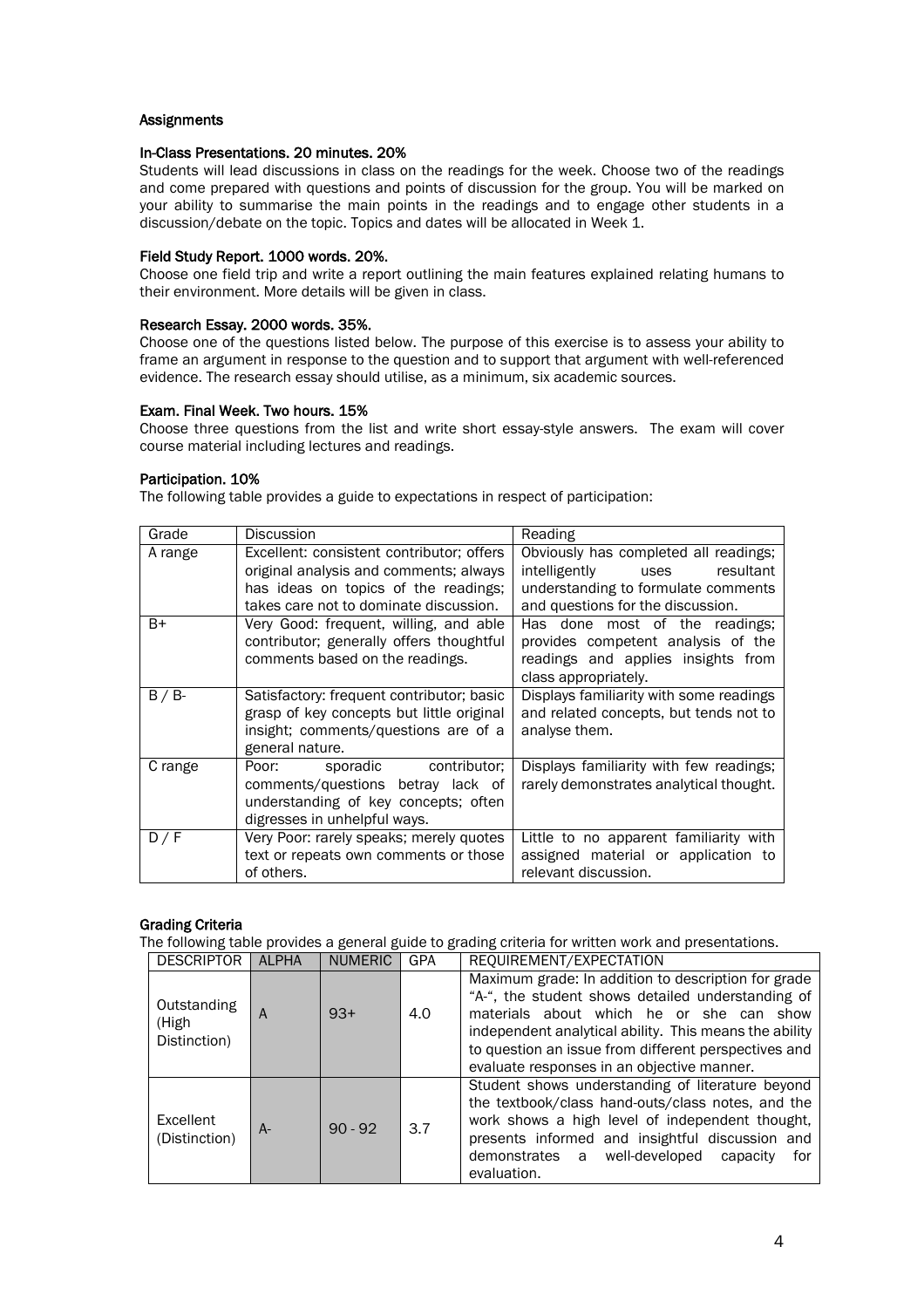| Very good<br>(High Credit)                      | $B+$        | $86 - 89$ | 3.3        | Shows evidence of a capacity to generalise from the<br>taught content, or the material in literature, or from<br>class lectures in an informed manner. Also, the work<br>demonstrates a capacity to integrate personal<br>reflection into the discussion and an appreciation of<br>a range of different perspectives.         |
|-------------------------------------------------|-------------|-----------|------------|-------------------------------------------------------------------------------------------------------------------------------------------------------------------------------------------------------------------------------------------------------------------------------------------------------------------------------|
| Good<br>(Credit)                                | B           | $83 - 85$ | 3.0        | The work is well organised and contains coherent or<br>logical argumentation and presentation.                                                                                                                                                                                                                                |
| Good<br>(Credit)                                | $B -$       | $80 - 82$ | 2.7        | Student shows understanding of literature beyond<br>the textbook and/or notes, and, there is evidence of<br>additional reading.                                                                                                                                                                                               |
| Average<br>(Good Pass)                          | $C+$        | 76-79     | 2.3        | The work demonstrates a capacity to integrate<br>discussion<br>research into the<br>critical<br>and<br>a<br>appreciation of a range of theoretical perspectives.<br>Also, the work demonstrates a clear understanding<br>of the question and its theoretical implications and<br>demonstrates evidence of additional reading. |
| Adequate<br>(Pass)                              | $\mathbf C$ | $73 - 75$ | 2.0        | Shows clear understanding and some insight into the<br>material in the textbook and notes, but not beyond.<br>A deficiency in understanding the material may be<br>compensated by evidence of independent thought<br>and effort related to the subject matter.                                                                |
| <b>Below</b><br>Average<br>(Borderline<br>Pass) | $C -$       | 70-72     | 1.7        | Shows some understanding of the material in the<br>textbook and notes. A deficiency in any of the above<br>may be compensated by evidence of independent<br>thought related to the subject matter.                                                                                                                            |
| Inadequate<br>(Borderline<br>Fail)              | D+          | $66 - 69$ | 1.3        | Fails to show a clear understanding or much insight<br>into the material in the textbook and notes                                                                                                                                                                                                                            |
| Poor<br>(Fail)                                  | D           | $60 - 65$ | 0.7<br>1.0 | Besides the above for D+, student has not shown<br>interest or engagement in the class work or study.                                                                                                                                                                                                                         |
| Poor<br>(Fail)                                  | F           | $60$      | $\Omega$   | Shows little or no understanding of any of the<br>material                                                                                                                                                                                                                                                                    |
| Incomplete                                      |             |           |            | Please see CAPA policy in the Faculty Handbook.                                                                                                                                                                                                                                                                               |

# Required Reading and Recommended Resources

There are no set texts for this course. Instead a list of readings is supplied for each week. However, two texts are recommended: Don Garden, *Australia, New Zealand and the Pacific: An Environmental History*, Santa Barbara, ABC-Clio, 2005, and; Eric Pawson and Tom Brooking, *Making a New Land: Environmental Histories of New Zealand,* Dunedin, Otago University Press, 2013.

In addition students may like to consult the following resources: **Journals** 

*Agricultural History; Australian Journal of Environmental Management; EENZ: Environment and Nature in New Zealand; Environment and History; Environmental History; Environmental History Review; Environmental Humanities; Historical Records of Australian Science; Human Ecology; Journal of Historical Geography; Studies of Society and the Environment; The Journal of New Zealand Studies; The Journal of Pacific History.*

## Websites

http://www.radioaustralia.net.au/pacific/ (Radio Australia Pacific)

<http://www.foresthistory.org.au/> (Australian Forest History Society, Inc)

<http://environmentalhistory-au-nz-org/> (Australian and New Zealand Environmental History Network)

[http://ceh.environmentalhistory-au-nz.org](http://ceh.environmentalhistory-au-nz.org/) (Centre for Environmental History)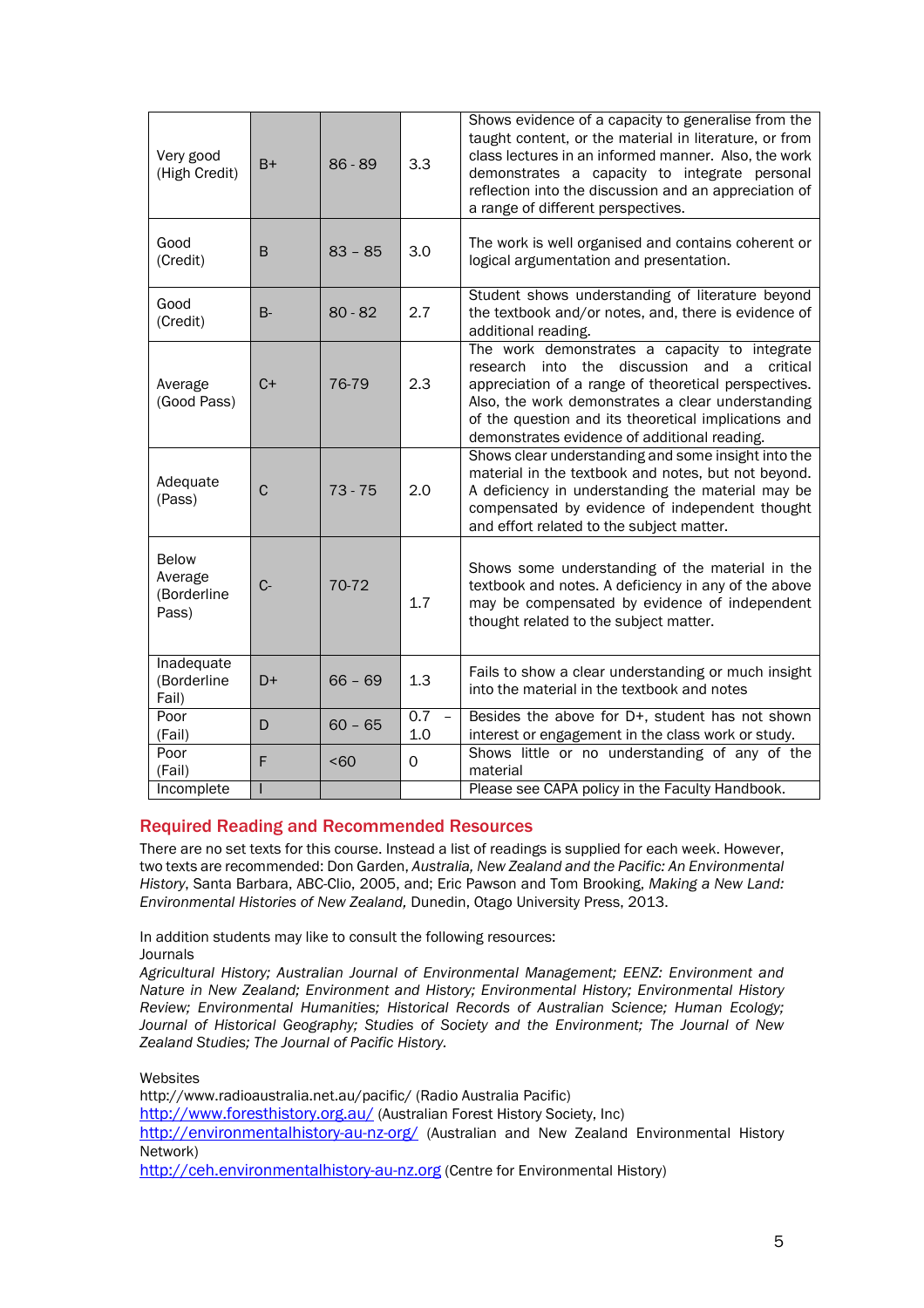http://www.ccrc.unsw.edu.au/ (Climate Change Research Centre) [http://www.csiro.au](http://www.csiro.au/) (CSIRO) <http://environment.gov.au/index.html> (Department of Sustainability, Environment, Water, Population and Communities) <http://www.greanpeace.org/australia/> (Greenpeace) http://www.nccarf.edu.au/ (National Climate Change Adaptation Research Facility) http: [www.niwa.co.nz/](http://www.niwa.co.nz/) (National Institute of Water and Atmospheric Research) [http://pacificenvironment.org](http://pacificenvironment.org/) (Pacific Environment) <http://planetark.org/> (Planet Ark) <http://www.population.org.au/> (Sustainable Population Australia)

# Weekly Schedule

| Seminar      | <b>Topic</b>                                                                                                                                                                                                                                                                                                                                                                                                                                                                                                                                                                                                                                                                                                                                                                                                                                                                                                                                                                                                                                                                                                                                                                                                                                                                                                                                                                                                                                                                                                                                                                                                                                                                                                                                                                                                                                                                                                                                                                                                                                                                                                                                                                                | <b>Activity</b>                                                                                                                                                                                                      |
|--------------|---------------------------------------------------------------------------------------------------------------------------------------------------------------------------------------------------------------------------------------------------------------------------------------------------------------------------------------------------------------------------------------------------------------------------------------------------------------------------------------------------------------------------------------------------------------------------------------------------------------------------------------------------------------------------------------------------------------------------------------------------------------------------------------------------------------------------------------------------------------------------------------------------------------------------------------------------------------------------------------------------------------------------------------------------------------------------------------------------------------------------------------------------------------------------------------------------------------------------------------------------------------------------------------------------------------------------------------------------------------------------------------------------------------------------------------------------------------------------------------------------------------------------------------------------------------------------------------------------------------------------------------------------------------------------------------------------------------------------------------------------------------------------------------------------------------------------------------------------------------------------------------------------------------------------------------------------------------------------------------------------------------------------------------------------------------------------------------------------------------------------------------------------------------------------------------------|----------------------------------------------------------------------------------------------------------------------------------------------------------------------------------------------------------------------|
| $\mathbf{1}$ | Course Overview. Attitudes and Approaches. Migrations.                                                                                                                                                                                                                                                                                                                                                                                                                                                                                                                                                                                                                                                                                                                                                                                                                                                                                                                                                                                                                                                                                                                                                                                                                                                                                                                                                                                                                                                                                                                                                                                                                                                                                                                                                                                                                                                                                                                                                                                                                                                                                                                                      | <b>Class</b>                                                                                                                                                                                                         |
|              | The environment is fundamental to our survival as humans. It is<br>also a manifestation of our cultural values. The environment is both<br>material and constructed. How we view nature, our surroundings<br>and the places in which we live is governed by cultural norms. From<br>Judeo-Christian attitudes of dominion over the earth to deep<br>ecologist concepts of equality between species, attitudes and<br>beliefs shape our construction of nature and the physical world we<br>inhabit. Yet the environment is no passive actor-it can be a<br>determinant in how we live out our lives in both the long and the<br>short term. In this introduction to the course we consider the<br>reciprocal relationship between humans and their environment,<br>how humans shape nature and how the environment impacts on<br>humans.<br>In order to understand the geographical space covered by this<br>course we begin our study of the environment of Australia, New<br>Zealand and the Pacific with a focus on the process of human<br>settlement of new lands. In the simplest of terms there were three<br>waves of human migration, each wave more intense in impact on<br>the environment than the one preceding it. The first carried<br>Australoid people to the northern coast of Australia, then across the<br>continent as well as into New Guinea, some 55-65 thousand years<br>ago. The second saw the Pacific islands peopled from around 4000<br>BP. The third brought Europeans to Australasia and Oceania only<br>200 to 250 years ago. While diverse, these waves of migration had<br>much in common in that they demonstrated patterns of behaviour<br>that provide us with insights into the human relationship with<br>nature and its subsequent impact on the environment.<br>Required Reading:<br>Tom Griffiths, "The Nature of Culture and the Culture of Nature", in<br>Hsu-Ming Teo and Richard White (eds), Cultural History in Australia,<br>University of NSW Press, 2003, 67-80.<br><b>Other Resources:</b><br>Don Garden, Australia, New Zealand and the Pacific: An<br>Environmental History, Santa Barbara, ABC-Clio, 2005. Chapters<br>one and two. | Introduction to<br>course.<br>Review of<br>assessment tasks.<br>Allocation of topics<br>for in-class<br>presentations in the<br>subsequent weeks.<br>Online<br>Discussion Forum:<br>Humans and their<br>Environment. |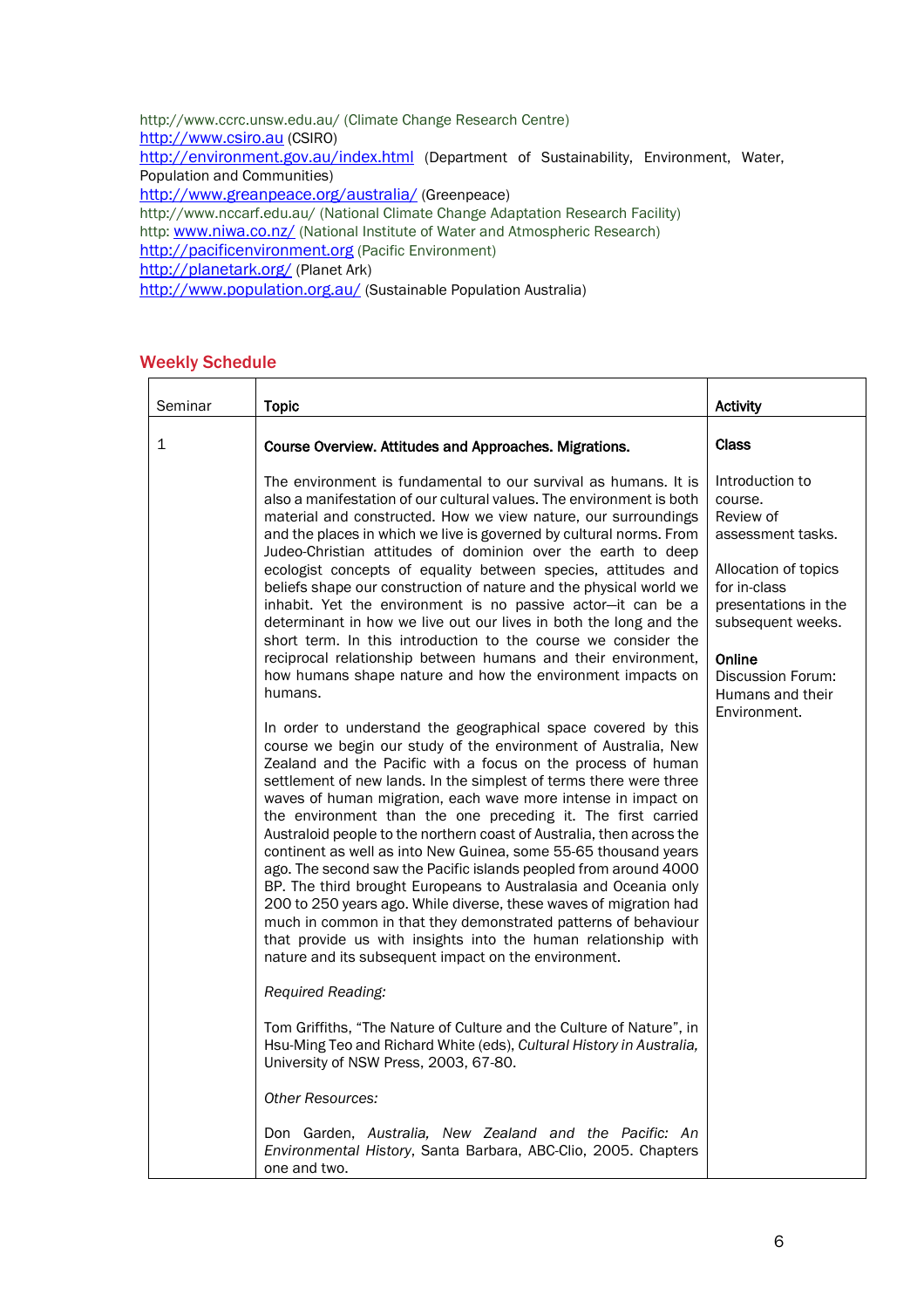|   | Tim Flannery, The Future Eaters: An Ecological History of the<br>Australian Lands and People, Reed Books, 1994.<br>Patrick Kirch, On the Road of the Winds: An Archaeological History<br>of the Pacific Islands Before European Contact, University of<br>California Press, 2000.<br>K.R. Howe, The Quest for Origins: Who First Discovered and Settled<br>New Zealand and the Pacific Islands?, Penguin, 2003.                                                                                                                                                                                                                                                                            |                                                                                                        |                |
|---|--------------------------------------------------------------------------------------------------------------------------------------------------------------------------------------------------------------------------------------------------------------------------------------------------------------------------------------------------------------------------------------------------------------------------------------------------------------------------------------------------------------------------------------------------------------------------------------------------------------------------------------------------------------------------------------------|--------------------------------------------------------------------------------------------------------|----------------|
| 2 | <b>Encounters</b>                                                                                                                                                                                                                                                                                                                                                                                                                                                                                                                                                                                                                                                                          | <b>Class</b>                                                                                           |                |
|   | Indigenous peoples utilized and changed their environments before<br>contact with Europeans. The extent to which these peoples<br>exhausted 'resources' or lived sustainably is the subject of debate.<br>Its currency is reflected in the contemporary struggle of the<br>recognition of indigenous land rights. This week we examine the<br>impact of indigenous peoples, their relationship with the land and<br>cultural notions of 'place'.                                                                                                                                                                                                                                           | <b>Guest Lecture:</b><br>Encounters<br>Dr Alison Holland<br>Screening of "The<br><b>Future Eaters"</b> |                |
|   | Required Reading:                                                                                                                                                                                                                                                                                                                                                                                                                                                                                                                                                                                                                                                                          | Online:<br>Discussion                                                                                  | Forum:         |
|   | Bill Gammage, "Fire in 1788: The Closest Ally", Australian Historical<br>Studies, 42, 2011, 277-288.<br>Tim Flannery, The Future Eaters: An Ecological History of the<br>Australasian Lands and People, Port Melbourne, Reed Books,<br>1994, chapters 16 and 18.                                                                                                                                                                                                                                                                                                                                                                                                                           | Encounters                                                                                             |                |
|   | <b>Other Resources:</b>                                                                                                                                                                                                                                                                                                                                                                                                                                                                                                                                                                                                                                                                    |                                                                                                        |                |
|   | Pre-European Maori-Atholl Anderson, "A fragile plenty: pre-<br>European Maori and the New Zealand Environment", in Eric<br>Pawson and Tom Brooking, Making a New Land: Environmental<br>Histories of New Zealand, Otago University Press, 2013.<br>Patrick Nunn, "Ecological Crises or Marginal Disruptions: The<br>Effects of the First Humans on Pacific Islands", New Zealand<br>Geographer, vol 57, no 2. 2001; John McNeill, 2001, "Of Rats and<br>Men" pp 69-82.                                                                                                                                                                                                                     |                                                                                                        |                |
| 3 | Field Class: Aboriginal Culture and Heritage                                                                                                                                                                                                                                                                                                                                                                                                                                                                                                                                                                                                                                               | <b>Field Class</b>                                                                                     |                |
|   | The land around Sydney Harbour is where the modern<br>transformation of the Australian continent began and can be<br>regarded as the 'first frontier' between Aboriginal and European<br>societies. As a consequence, it was the site of the earliest impact<br>of European settlement on the Australian environment. Prior to this<br>Aboriginal Australians changed the landscape during their tens of<br>thousands of years of occupation. Some of the uses of Australian<br>flora and fauna will be outlined as well as evidence of traditional<br>occupation and the relationship of Aboriginal people to 'country'.<br>This field class can be used for your field study assessment. | Sydney<br>Gardens                                                                                      | <b>Botanic</b> |
| 4 | Imperial Legacies.                                                                                                                                                                                                                                                                                                                                                                                                                                                                                                                                                                                                                                                                         | <b>Class</b>                                                                                           |                |
|   | One of the consequences of colonization was the clash of ideas<br>about 'place' and 'nature'. Indigenous peoples and Europeans had<br>vastly different relationships with their environments and these<br>were sources of conflict and misunderstandings that resulted in                                                                                                                                                                                                                                                                                                                                                                                                                  | Lecture:<br>Legacies                                                                                   | Imperial       |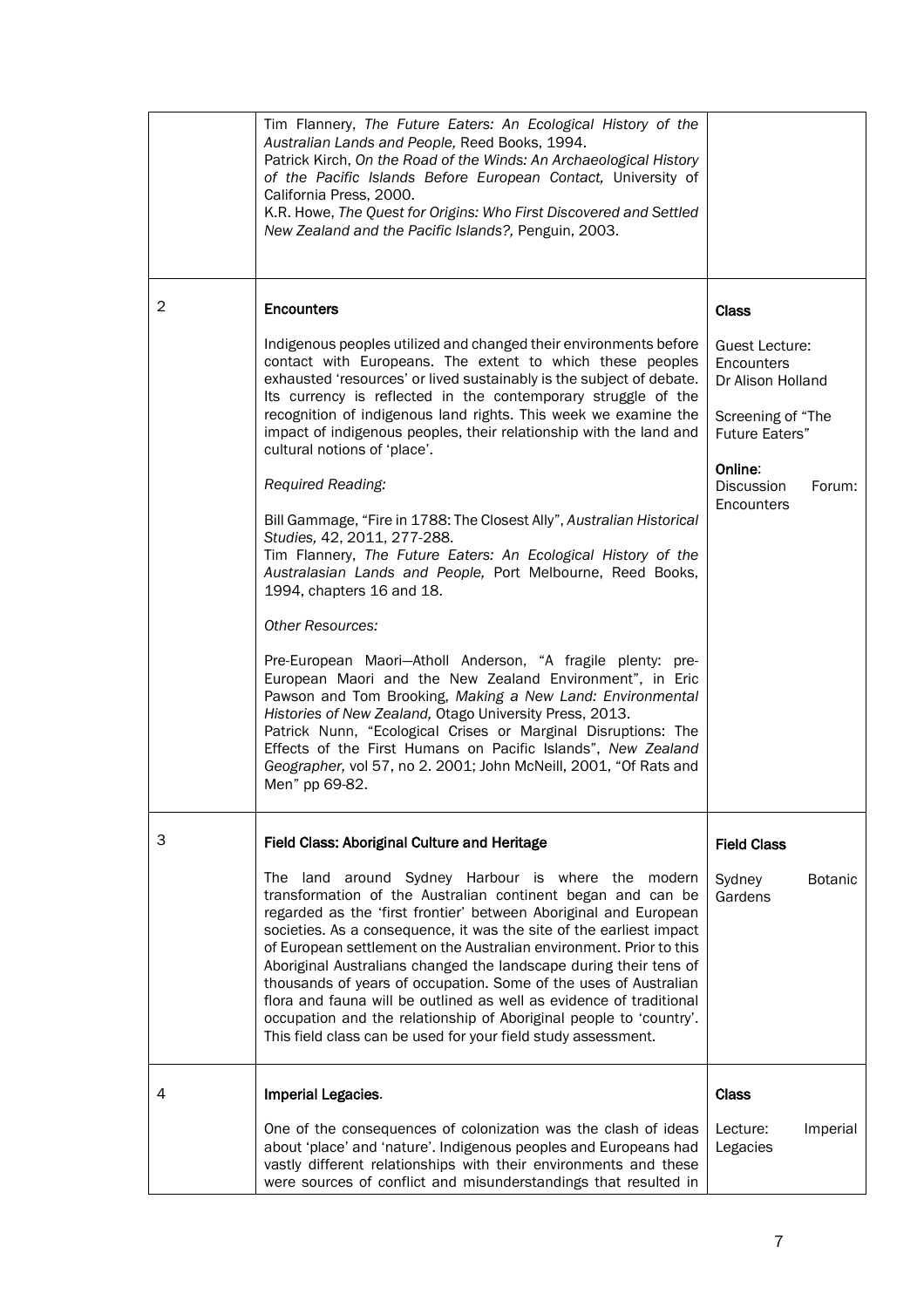|   | both cultural and environmental legacies. This week we examine<br>the role of science and ideas of the rational exploitation of nature,<br>the nature of colonial impacts on the environment, colonial fears<br>about environmental degradation, ideas about hunting and the rise<br>of formal conservation.<br>Required Reading:<br>William M. Adams, 'Nature and the colonial mind', in William M.<br>Adams and Martin Mulligan (eds) Decolonizing Nature: Strategies<br>for Conservation in a Post-Colonial Era, London, Earthscan, 2003,<br>pp 16-50.<br><b>Other Resources:</b><br>Deborah Bird Rose, "Decolonizing the Discourse of Environmental<br>Knowledge in Settler Societies", in Gay Hawkins and Stephen<br>Muecke (eds), Culture and Waste: The Creation and Destruction of<br>Value, Rowman and Littlefield Publishers, Lanham, pp 53-72.<br>John Cameron, "Responding to Place in a Post-Colonial Era", in<br>William M. Adams and Martin Mulligan (eds) Decolonizing Nature:<br>Strategies for Conservation in a Post-Colonial Era, London,<br>Earthscan, 2003, pp 172-96.<br>Kate Hunter, Hunting: A New Zealand History, Auckland, Random<br>House, 2009.<br>Peter Read, Belonging: Australians, Place and Aboriginal<br>Ownership, 2000.<br>George Seddon, Landprints: Reflections on Place and Landscape,<br>Cambridge, Cambridge University Press, 1997. | Online<br>Discussion Forum:<br>Imperial legacies                                                                                                             |
|---|---------------------------------------------------------------------------------------------------------------------------------------------------------------------------------------------------------------------------------------------------------------------------------------------------------------------------------------------------------------------------------------------------------------------------------------------------------------------------------------------------------------------------------------------------------------------------------------------------------------------------------------------------------------------------------------------------------------------------------------------------------------------------------------------------------------------------------------------------------------------------------------------------------------------------------------------------------------------------------------------------------------------------------------------------------------------------------------------------------------------------------------------------------------------------------------------------------------------------------------------------------------------------------------------------------------------------------------------------------------------------------|--------------------------------------------------------------------------------------------------------------------------------------------------------------|
| 5 | <b>Animals and People</b><br>The complex human relationship with animals is examined to<br>disentangle ideas about nature, the wild and the exotic. This<br>seminar leads into our field trip to Taronga Zoo where the exotic is<br>on display and the human dominance over nature manifests in a<br>concrete form tied up with ideas about conservation, education and<br>imperialism.<br><b>Required Reading</b><br>Anderson, K. (1995). "Culture and Nature at the Adelaide Zoo: At<br>the Frontiers of 'Human' Geography." Transactions of the Institute<br>of British Geographers 20(3): 275-294.<br><b>Other Resources</b><br>Berger, J. (1980). Why Look at Animals? About Looking. New York,<br>Pantheon.<br>Bishop, R. (2004). "Journeys to the Urban Exotic: embodiment and<br>the zoo-going gaze." Humanities Research 11(1): 106-124.                                                                                                                                                                                                                                                                                                                                                                                                                                                                                                                               | <b>Class</b><br>Guest Lecture: Dr<br>Rebecca Bishop<br>Animals and People<br>Screening of<br><b>Blackfish</b><br>Online<br>Discussion: Animals<br>and People |
| 6 | <b>Field Class: Animals and People</b>                                                                                                                                                                                                                                                                                                                                                                                                                                                                                                                                                                                                                                                                                                                                                                                                                                                                                                                                                                                                                                                                                                                                                                                                                                                                                                                                          | <b>Field Class</b>                                                                                                                                           |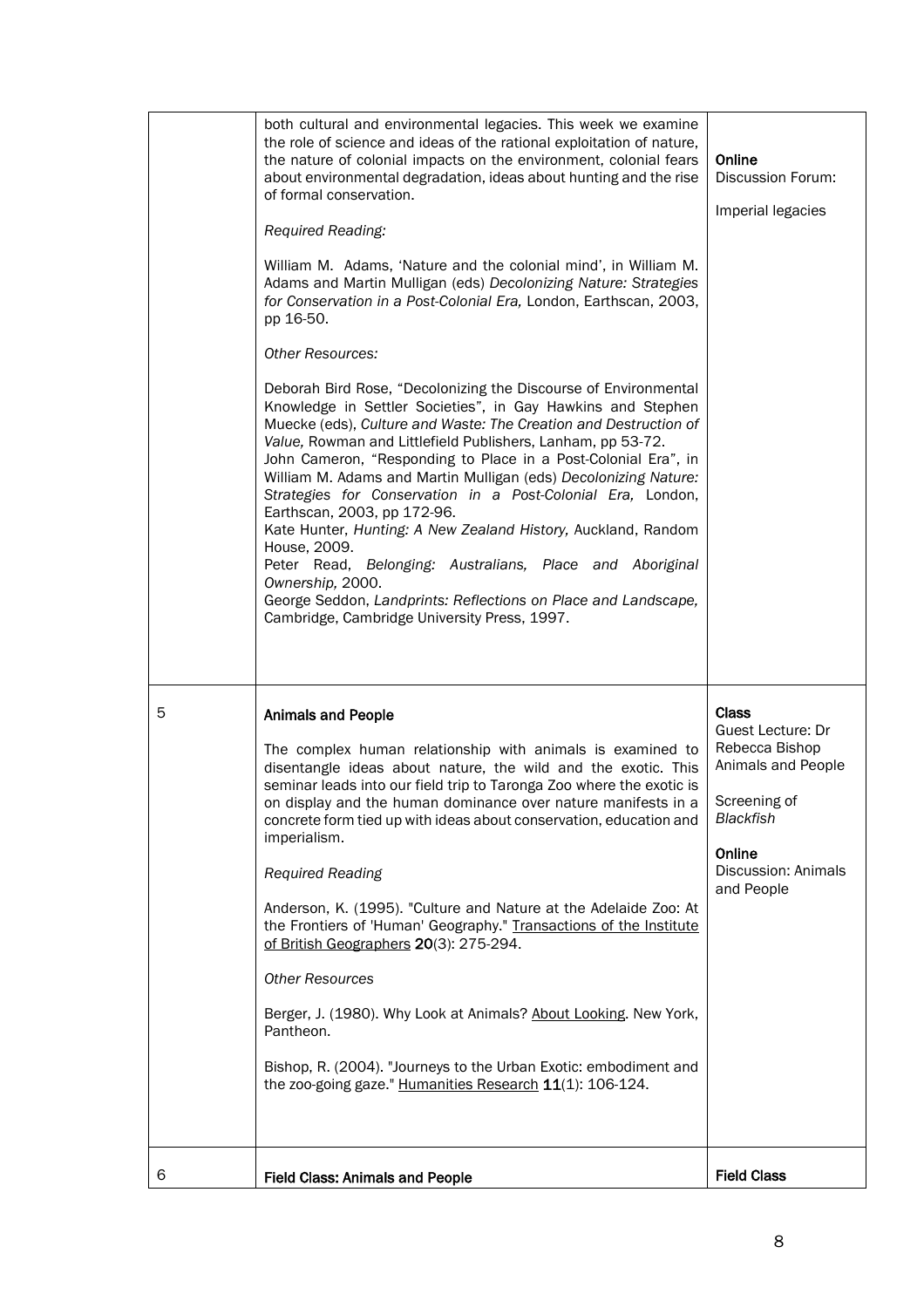|   | On this field class we examine the human relationship with nature,<br>animals and wilderness. We question the place of humans in<br>relation to other species and the modern concepts under which<br>zoos operate. This field class can be used for your field study<br>assessment task.                                                                                                                                                                                                                                                                                                                                                                                                                                                                                                                                                                    | Taronga Zoo                                                                                                                      |
|---|-------------------------------------------------------------------------------------------------------------------------------------------------------------------------------------------------------------------------------------------------------------------------------------------------------------------------------------------------------------------------------------------------------------------------------------------------------------------------------------------------------------------------------------------------------------------------------------------------------------------------------------------------------------------------------------------------------------------------------------------------------------------------------------------------------------------------------------------------------------|----------------------------------------------------------------------------------------------------------------------------------|
|   | <b>MID-SEMESTER BREAK</b>                                                                                                                                                                                                                                                                                                                                                                                                                                                                                                                                                                                                                                                                                                                                                                                                                                   | <b>No Class</b>                                                                                                                  |
| 7 | <b>Clean Energy</b>                                                                                                                                                                                                                                                                                                                                                                                                                                                                                                                                                                                                                                                                                                                                                                                                                                         | <b>Class</b>                                                                                                                     |
|   | Wind, solar, hydro, nuclear-what is the future of 'clean' energy.<br>What does the move to clean energy mean for nations such as<br>Australia who have relied on the export of coal and uranium? This<br>week we examine the future and viability of the clean energy<br>industry-its benefits and its dangers and importantly<br>environmental problems such as disposing of the related toxic<br>waste from nuclear reactors.<br>Required Reading:<br>Falk, J., Green, J, and Mudd, G, "Australia, Uranium and Nuclear<br>Power", International Journal of Environmental Studies, 2006, 63,<br>6, 845-858.                                                                                                                                                                                                                                                | Guest Lecture by<br>Dr Mark Diesendorf<br>Student-led<br>Discussion                                                              |
|   | <b>Other Resources:</b><br>Mark Diesendorf, "Sure, let's debate nuclear power. Just don't call<br>'low-emission'", The Conversation, 6 February, 2014,<br>it<br>http://theconversation.com/sure-lets-debate-nuclear-<br>power-just-dont-call-it-low-emission-21566<br>Denis Normile, "The Pacific swallows Fukushima's fallout",<br>Science, 2013, Vol. 340(6132), p547<br>Schiermeier, Quirin, "Nuclear energy: Defying disaster," Nature,<br>2011, Vol.472(7344), p505.                                                                                                                                                                                                                                                                                                                                                                                   |                                                                                                                                  |
|   | Field Class Assignment Due                                                                                                                                                                                                                                                                                                                                                                                                                                                                                                                                                                                                                                                                                                                                                                                                                                  |                                                                                                                                  |
| 8 | <b>Urban Environments</b><br>Despite romanticised depictions of the Australian outback, the New<br>Zealand bush and the Pacific utopia, most people live in urban<br>areas. Cities have played an important role in the development of<br>nations and regions. They also give meaning to the lives of those<br>who live in them. This week's readings examine the rise of suburbia<br>in Australia, the importance of cities and towns in New Zealand and<br>the impact of urbanization on Pacific island nations. For the online<br>discussion first watch the documentary "Singapore Biophilic City".<br>Required Reading:<br>Choose one area of interest from:<br>Australia:<br>Seamus O'Hanlon, "Cities, Suburbs and Communities", in Martyn<br>Lyons and Penny Russell (eds) Australia's History, Themes and<br>Debates, UNSW Press, 2005, pp 172-189. | Class:<br>Lecture: Urban<br>Environments.<br>Student-led<br>discussion<br>Online<br>Discussion Forum:<br><b>Biophilic Cities</b> |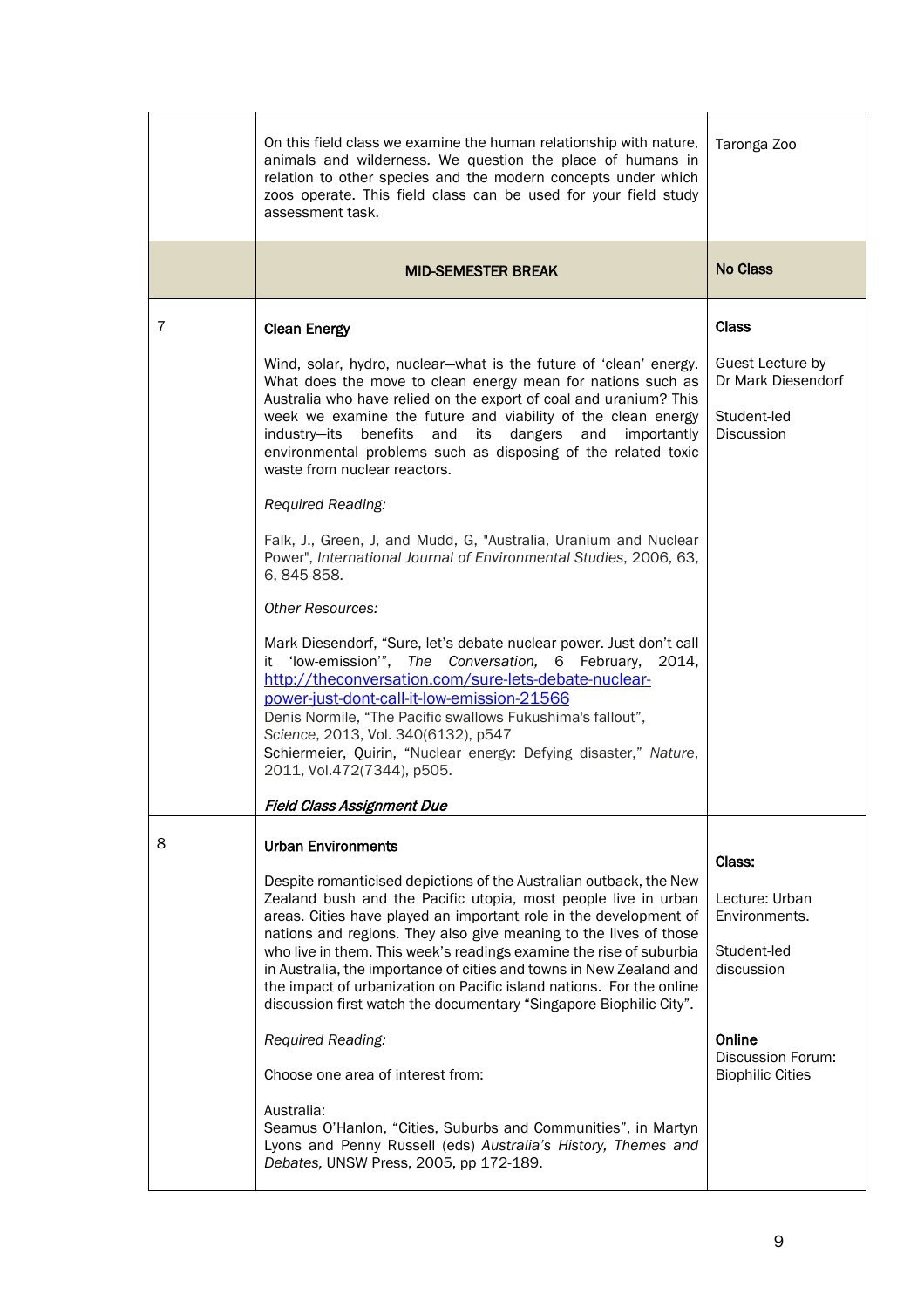|    | New Zealand:<br>Eric Pawson, "On the Edge: making urban places", in Eric Pawson<br>and Tom Brooking, Making a New Land: Environmental Histories of<br>New Zealand, Otago University Press, 2013.<br>Pacific:<br>Paul Jones, "Aid to PNG and the Pacific should focus on fixing<br>cities", The Conversation, 12 September 2013,<br>http://theconversation.com/aid-to-png-and-the-pacific-should-<br>focus-on-fixing-cities-18079<br><b>Research Essay Due</b>                                                                                        |                                                                                               |
|----|------------------------------------------------------------------------------------------------------------------------------------------------------------------------------------------------------------------------------------------------------------------------------------------------------------------------------------------------------------------------------------------------------------------------------------------------------------------------------------------------------------------------------------------------------|-----------------------------------------------------------------------------------------------|
| 9  | Transforming Landscapes: Mining and resources.                                                                                                                                                                                                                                                                                                                                                                                                                                                                                                       | <b>Class</b>                                                                                  |
|    | Mining has had a major impact on environments. From the gold<br>rushes to bauxite mining and coal seam gas fracking, this week we<br>examine the transformations brought about by these extractive<br>industries.<br>Required Reading:                                                                                                                                                                                                                                                                                                               | Lecture:<br>Transforming<br>Landscapes<br>Student-led<br><b>Discussion</b>                    |
|    | Choose one area of interest from:<br>Australia:<br>Fleming, D. A., and T. G. Measham, "Local economic impacts of an<br>unconventional energy boom: the coal seam gas industry in<br>Australia." Australian Journal of Agricultural and Resource<br>Economics: January, 2014. g<br><b>Or</b><br>de Rijke, K. (2013) "The Agri-Gas Fields of Australia: Black Soil,<br>Food, and Unconventional Gas" Culture, Agriculture, Food and<br>Environment 35(1): 41-53.<br>New Zealand:<br>Terry Hearn, "Mining the Quarry", in Eric Pawson and Tom Brooking, | Online<br>Discussion forum:<br>Transforming<br>Landscapes                                     |
|    | Making a New Land: Environmental Histories of New Zealand,<br>Otago University Press, 2013, pp 106-121.<br>Pacific:<br>David Hyndman, "A Sacred Mountain of Gold: The Creation of a<br>Mining Resource Frontier in Papua New Guinea", in J.R. McNeill,<br>Environmental History in the Pacific World, Ashgate, 2001, pp 289-<br>307.                                                                                                                                                                                                                 |                                                                                               |
| 10 | <b>Climate Change</b>                                                                                                                                                                                                                                                                                                                                                                                                                                                                                                                                | Class                                                                                         |
|    | In the US, with a change of presidents from Obama to Trump, the<br>climate change debate has heated up once more. In Australia<br>Prime Minister Malcolm Turnbull is under pressure from<br>conservatives to support the coal industry and to act cautiously on<br>clean energy alternatives. This week we examine the climate<br>change debate and its implications for Australia, New Zealand and<br>the Pacific.                                                                                                                                  | Lecture: Climate<br>Change<br>Student-led<br>Discussion<br>Screening of "When<br>Sun Come Up" |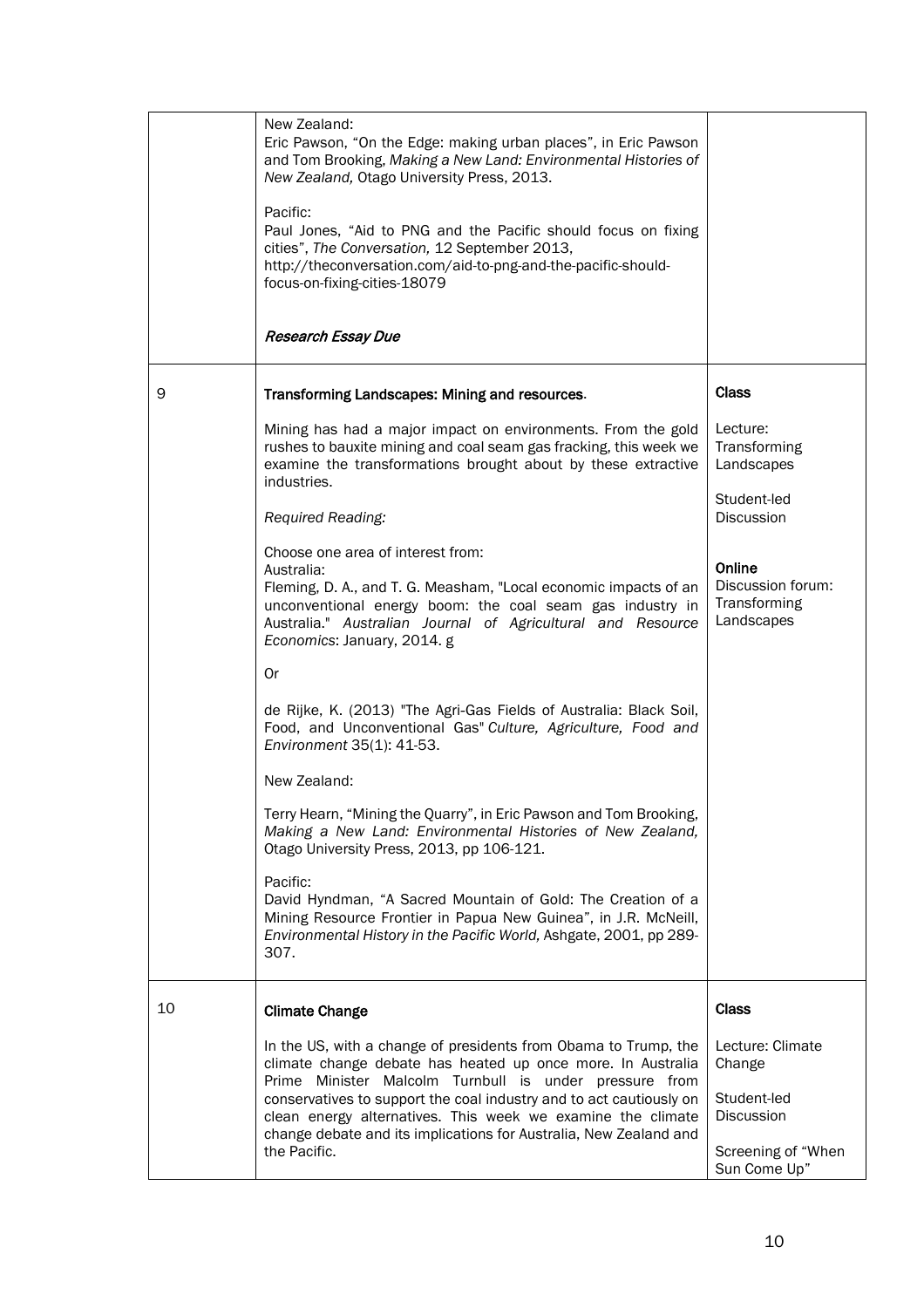|    | Required Reading:<br>Clive Hamilton, Requiem for a Species: Why We Resist the Truth<br>About Climate Change, Sydney, Allen & Unwin, 2010.<br><b>Other Resources:</b><br>Mark Levene, "Climate Blues: or How Awareness of the Human End<br>might re-instil Ethical Purpose to the Writing of History",<br>Environmental Humanities, 2, 2013, 147-167.<br>Scott Power, "Climate Change and the future of our Pacific<br>Conversation,<br>Neighbours",<br>The<br>20<br>March<br>2012<br>http://theconversation.com/climate-change-and-the-future-<br>of-our-pacific-neighbours-4512<br>Stefan Skrimshire, ed., Future Ethics: Climate Change and<br>Apocalyptic<br>Imagination, London and New York, Continuum, 2010.                                                                                                                                                                                                                                                                                                                                                                                                                                                                                                                                                                                                                                                                                                                                                                                                                                                                                                                                                                                                                                                                                                                                                                                                                                                                                                                     | Online<br>Discussion Forum:<br>Climate Change                                                                    |
|----|----------------------------------------------------------------------------------------------------------------------------------------------------------------------------------------------------------------------------------------------------------------------------------------------------------------------------------------------------------------------------------------------------------------------------------------------------------------------------------------------------------------------------------------------------------------------------------------------------------------------------------------------------------------------------------------------------------------------------------------------------------------------------------------------------------------------------------------------------------------------------------------------------------------------------------------------------------------------------------------------------------------------------------------------------------------------------------------------------------------------------------------------------------------------------------------------------------------------------------------------------------------------------------------------------------------------------------------------------------------------------------------------------------------------------------------------------------------------------------------------------------------------------------------------------------------------------------------------------------------------------------------------------------------------------------------------------------------------------------------------------------------------------------------------------------------------------------------------------------------------------------------------------------------------------------------------------------------------------------------------------------------------------------------|------------------------------------------------------------------------------------------------------------------|
| 11 | <b>Disaster</b><br>Human vulnerability to nature is brought into focus during<br>cataclysmic events. Due to climate change, the Pacific region is<br>becoming more prone to extreme climate events such as drought,<br>wildfire, cyclones and flooding. In Australia, fires that have caused<br>overwhelming devastation and loss of life are named--Black<br>Saturday (February 2009), Ash Wednesday in 2003, Black Tuesday<br>in 1967. In New Zealand it is major floods and on Pacific Islands<br>cyclonic storms that are remembered. The way humans have dealt<br>with fire, flood and storms tells us much about human responses<br>to, and interactions with, nature.<br>Required Reading:<br>David John Karoly and Sarah Boulter, "Afterword: floods, storms,<br>fire and pestilence: disaster risk in Australia during 2010-2011", in<br>Sarah Boulter, Jean Palutikof, David John Karoly, Daniela Guitart,<br>(eds), Natural disasters and adaptation to climate change,<br>Cambridge: Cambridge University Press, 2013.<br>On-line forum.<br><b>Black</b><br>website.<br>Friday<br>http://www.abc.net.au/blackfriday/story/default.htm<br>This interactive website examines the catastrophic Black Friday<br>bushfires in Victoria in 1939. On Friday January 13 a firestorm<br>swept through the mountains, engulfing towns and settlements.<br>Considered in terms of both loss of property and loss of life, the<br>1939 fires were one of the worst disasters to have occurred in<br>Australia and certainly the worst bushfires since European<br>settlement up to that time. Listen to the stories of survivors, read<br>the evidence provided to the Royal Commission, assess the views<br>of historians, bushfire fighters and scientists. Then, using the online<br>forum, post your answers to the questions below and comments on<br>the stories told on the Black Friday website.<br><b>Tutorial Questions:</b><br>What happened on Black Friday?<br>What are the competing interpretations of the fire between | Class<br>Lecture: Disaster<br>Screening of When a<br><b>City Falls</b><br>Online:<br><b>Black Friday Website</b> |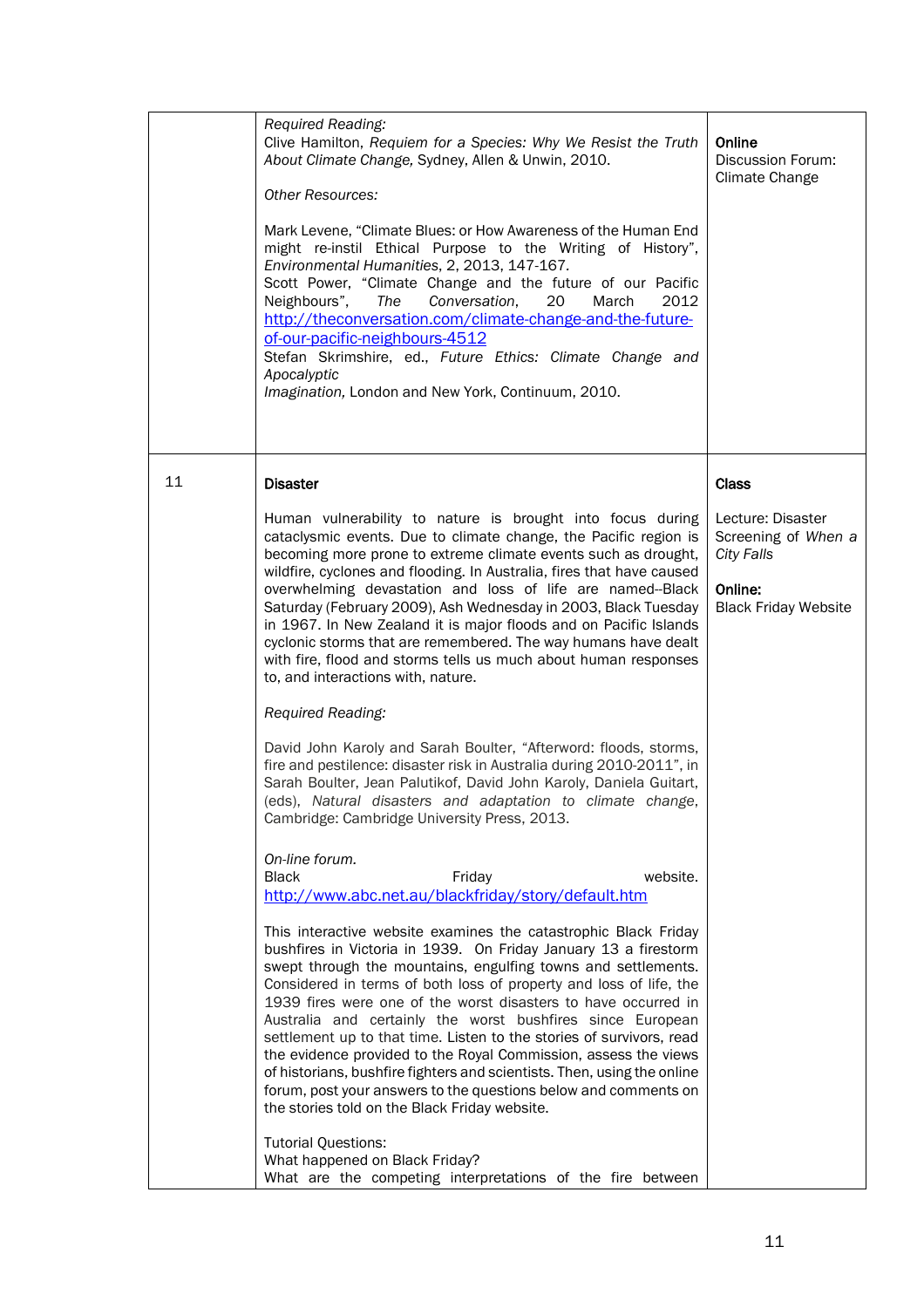|    | bush/country people and urban dwellers?<br>What did Tom Griffiths mean when he said he wasn't sure if Black<br>Friday was natural or cultural?<br>What is the relationship between nature and human beings in times<br>of natural catastrophe?<br><b>Other Resources:</b><br>Linda Courtenay Botterill and Donald A. Wilhite (eds), From disaster<br>response to risk management : Australia's national drought policy,<br>Dordrecht: Springer, 2005.<br>Don Garden, Droughts, Floods and Cyclones: El Niños that shaped<br>our colonial past, Melbourne, Australian Scholarly Publishing,<br>2009.<br>Griffiths, Tom. 2009. "An unnatural disaster"? Remembering and<br>forgetting bushfire'. History Australia 6 (2): pp. 35.1 to 35.7. DOI:<br>10.2104/ha090035.<br>Ted Talk on Adaptation: Vicki Arroyo, executive director of<br>the Georgetown Climate Center, on planning for climate change in<br>our cities.<br>http://video.ted.com/talk/podcast/2012G/None/VickiArroyo_20<br>12G-480p.mp4 |                             |
|----|------------------------------------------------------------------------------------------------------------------------------------------------------------------------------------------------------------------------------------------------------------------------------------------------------------------------------------------------------------------------------------------------------------------------------------------------------------------------------------------------------------------------------------------------------------------------------------------------------------------------------------------------------------------------------------------------------------------------------------------------------------------------------------------------------------------------------------------------------------------------------------------------------------------------------------------------------------------------------------------------------|-----------------------------|
| 12 | <b>Final Examination</b><br>Conclusion/Evaluation.<br>Final Examination.                                                                                                                                                                                                                                                                                                                                                                                                                                                                                                                                                                                                                                                                                                                                                                                                                                                                                                                             | <b>Class</b><br>Final Exam. |

# Attendance, Participation & Student Responsibilities

## Attendance

CAPA has a mandatory attendance policy. Students are also expected to participate actively and critically in class discussions, and the participation portion of the class will be graded accordingly. Students must read assignments BEFORE the class, and come in on time. Attendance is mandatory and is taken at the beginning of every class.

#### Missing classes for medical reasons

If you need to miss a class for medical reasons or for a family emergency, you must send an e-mail to let the Director of Academic Affairs (DAA) know at least one hour in advance of your class or meeting by emailing jmiller@capa.org. Note that calling the CAPA Center on 02 9217 5977 is acceptable only if you do not temporarily have access to the internet. An e-mail is still required as quickly as you can get access to the internet again. You will need to provide evidence of the reason for your absence. Unexcused absences will result in a grade reduction. In the event of a missed class or field trip, it is your responsibility to contact your instructor and make up any missed assignments.

#### Class Participation

Participation is a vital part of your grade: students are expected to participate orally in seminars and in online forums and discussions in a critical and evaluative manner; to interact with the faculty and fellow students with respect and tolerance; and to actively engage in discussion. Derogatory or inflammatory comments about the cultures, perspectives or attitudes of others in the class will not be tolerated.

#### Academic Integrity

The faculty expects from you, the student, a high level of responsibility and academic honesty. Because the value of an academic course depends upon the absolute integrity of the work done by the student, it is imperative that a student demonstrates a high standard of individual honor in his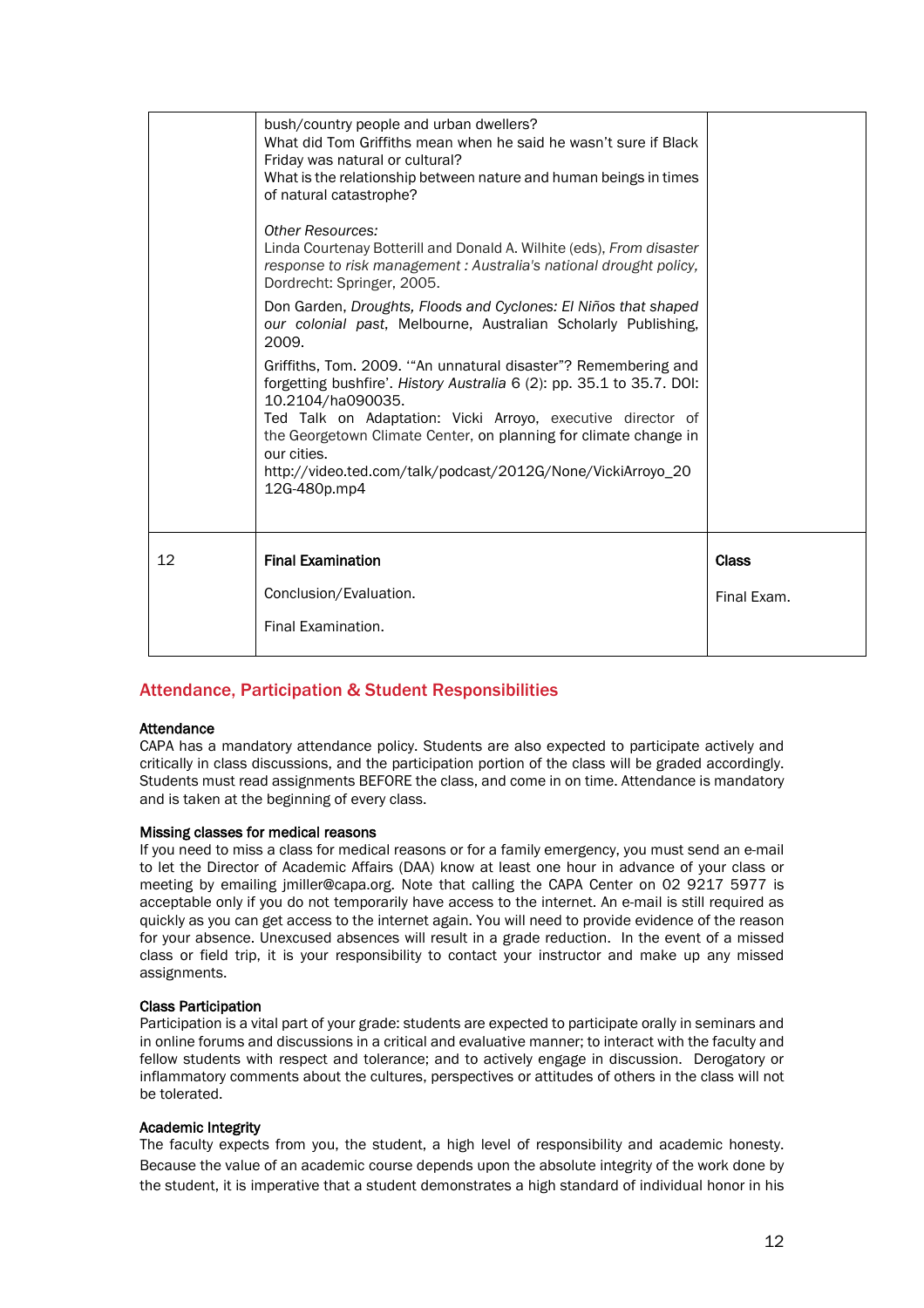or her scholastic work and class behavior. Plagiarism and cheating will result in dismissal from the program. See the Handbook of CAPA Academic Policies for more information and resources on plagiarism.

# Use of electronic equipment in class

All devices such as laptops, I-pods, I-pads, netbooks, notebooks and tablets, smartphones, cell phones, etc. are NOT allowed unless you have express permission from the faculty or you have been instructed to do so. If you require an accommodation to use any type of electronic equipment, inform the Director of Academic Affairs or the Resident Director at the beginning of Term.

# Late Submission

Late submission of papers due, projects, journal entries, pieces of homework and portfolios is only permitted with prior approval. A request must be made to the relevant Faculty member no later than two days prior to the due date. Late submission without prior approval will result in a full alpha grade penalty. In either case, work cannot be submitted after feedback has been provided to the rest of the class on the relevant assessment or one week after the due date whichever comes first, after which point a grade of F will be given for the assessment.

## Behavior during Examinations

During examinations, you must do your own work. Unless specifically instructed by the lecturer or instructor, talking during an exam is not permitted, nor may you compare papers, copy from others, or collaborate in any way. Any failure to abide by examination rules will result in failure of the exam, and may lead to failure of the course and disciplinary action.

# Research Essay Questions.

- 1. Examine the role of indigenous peoples in changing their environment pre European settlement. Choose one or two examples from Australia, New Zealand and/or the Pacific.
	- Atholl Anderson, "A Fragile Plenty: Pre-European Maori and the New Zealand Environment", in Eric Pawson and Tom Brooking, *Making a New Land: Environmental Histories of New Zealand,* Otago University Press, 2013, pp 35-51.
	- Jarrod Diamond, *Collapse: How societies choose to fail or succeed,* Penguin, New York, 2005.
	- Jarrod Diamond and James Robinson (eds), *Natural Experiments in History,* Cambridge (MA), Harvard University Press, 2010.
	- Tim Flannery, *The Future Eaters: An ecological History of the Australasian Lands and Peoples,* Port Melbourne, Reed Books, 1994.
	- Don Garden, *Australia, New Zealand and the Pacific: An Environmental History*, Santa Barbara, ABC-Clio, 2005.
	- D.R. Horton, "The burning question: Aborigines, fire and ecosystems", *Mankind,* vol 13, 1982, pp 237-51.
	- I. Keen, *Aboriginal economy & society : Australia at the threshold of colonization,* South Melbourne, Vic. : Oxford University Press, 2004.
	- John McNeill, "Of Rats and Men: A Synoptic Environmental History of the Island Pacific", in J.R. McNeill (ed) *Environmental History in the Pacific World,* Ashgate, 2001.
	- Patrick Nunn, "Environmental Catastrophe in the Pacific Islands around A.D. 1300", *Geoarchaeology: An International Journal,* 15, 7, 2000.
	- Patrick Nunn, "Ecological Crises or Marginal Disruptions: The Effects of the First Humans on Pacific Islands", *New Zealand Geographer,* vol 57, no 2. 2001.
- 2. What has been the role of disease in colonization? Take two case studies and compare how disease aided and abetted European colonisers in new lands and explain why. At least one of these case studies should be from Australia, New Zealand or the Pacific.
	- N.G. Butlin, *Maccassans and Aboriginal Smallpox: the '1789' and '1829' epidemics*, Canberra, Australian National University, 1984.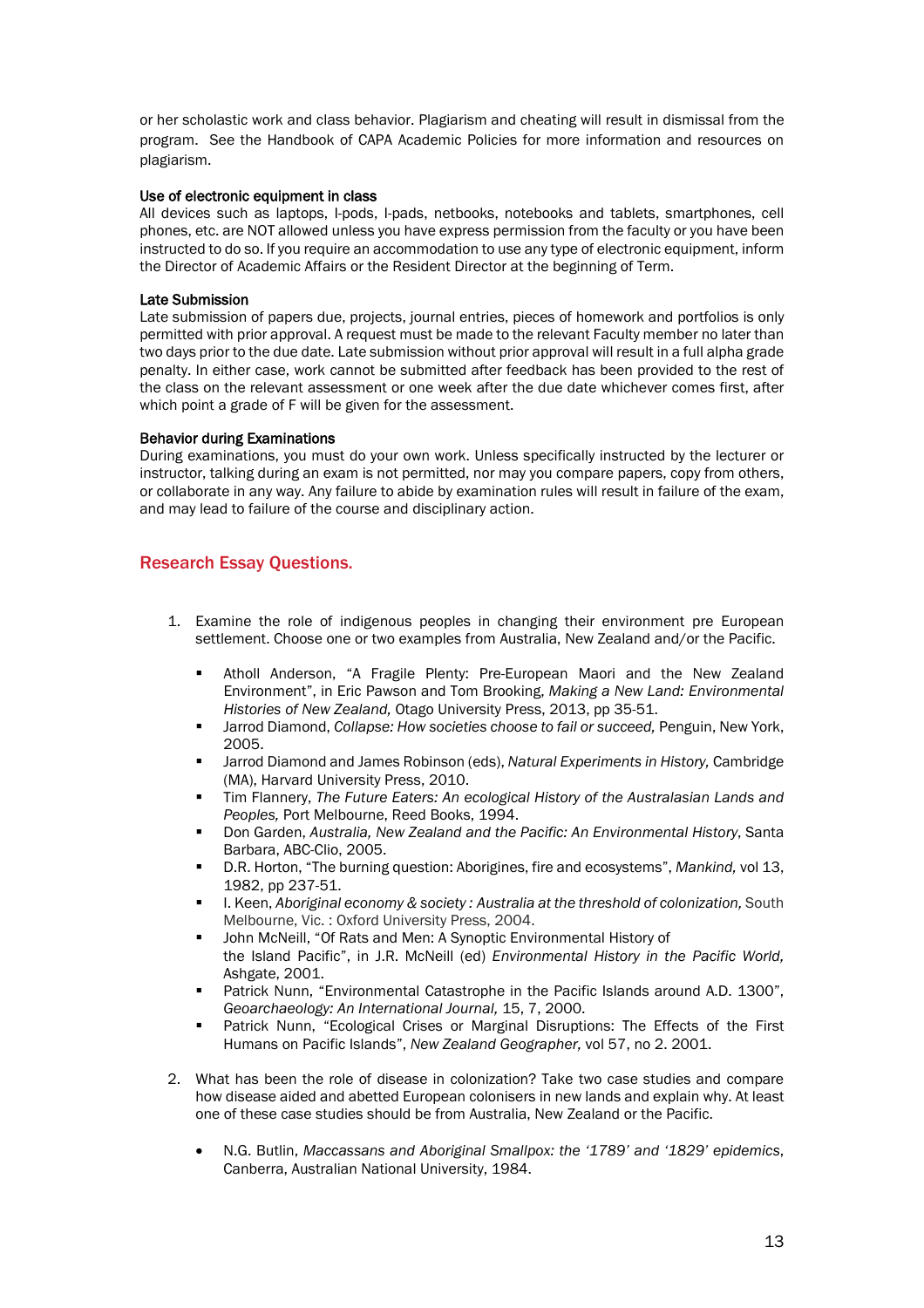- Judy Campbell, *Invisible Invaders: Smallpox and other diseases in Aboriginal Australia,*  Carlton South, Melbourne University Press, 2002.
- Alfred W. Crosby, *The Colombian Exchange*, Westport, Praeger Publishers, 2003.
- Alfred W. Crosby, *Ecological Imperialism: The Biological Expansion of Europe, 900- 1900,* 2004.
- Jared Diamond, *Guns, Germs and Steel: The Fates of Human Societies,* W.W. Norton, 1994.
- Stephen J. Kunitz, *The European Impact on the Health of Non-Europeans,* New York, Oxford University Press, 1994.
- G. Patterson, *The mosquito crusades: a history of the American anti-mosquito movement from the Reed Commission to the first Earth Day*, New Brunswick, NJ, Rutgers University Press, 2009.
- Ian Pool, "Death rates and life expectancy Effects of colonisation on Māori", *Te Ara -*  $Encyclopedia$ http://www.TeAra.govt.nz/en/death-rates-and-life-expectancy/
- Jim Poulter, *Red Hot Echidna Spikes are Burning Me: The Smallpox Holocaust that swept Aboriginal Australia,* Templestowe, Red Hen Enterprises, 2014.
- N. Wolfe, C. Panosian and J. Diamond, "Origins of Major Human Infectious Diseases", *Nature,* 2007, 447, 279-283.
- 3. How have European systems of agriculture, pastoralism and/or fishing impacted on the environment? Choose one or two examples from Australia, New Zealand and /or the Pacific Islands to illustrate your answer.
	- Neil Barr and John Cary, *Greening a Brown Land: The Australian Search for Sustainable Land Use,* South Melbourne, Macmillan Education Australia, 1992.
	- Tom Brooking and Eric Pawson, *Seeds of Empire: The Environmental Transformation of New Zealand,* London, I.B. Tauris, 2011.
	- Tom Brooking and Vaughan Wood, "The Grasslands Revolution Reconsidered", in Eric Pawson and Tom Brooking, *Making a New Land: Environmental Histories of New Zealand,* Otago University Press, 2013, pp193-208.
	- Kyle Van Houtan, Louren McClenachan and John N. Kittinger, "Seafood Menus Reflect Long-term Ocean Changes", *Frontiers in Ecology and the Environment,* August 2013, pp289-90.

[http://www.centerforoceansolutions.org/sites/default/files/Van%20Houtan%20et%2](http://www.centerforoceansolutions.org/sites/default/files/Van%20Houtan%20et%20al%202013.pdf) [0al%202013.pdf](http://www.centerforoceansolutions.org/sites/default/files/Van%20Houtan%20et%20al%202013.pdf)

- Don Garden, *Droughts, Floods and Cyclones: El Niños that shaped our colonial past,* North Melbourne, Australian Scholarly Publishing, 2009.
- N.J. Gill, "The Contested Domain of Pastoralism: Landscape, Work and Outsiders in Central Australia", in D.B. Rose and A. Clarke, (eds), *Tracking Knowledge—North Australian Landscapes: Studies in Indigenous Settler Knowledge Systems,* North Australian Research Unit, Darwin, 1997, pp 50-67.
- Rodney Harrison, *Shared Landscapes: Archaeology of Attachment and the Pastoral Industry in New South Wales,* Sydney, University of NSW Press, 2004.
- William Lines, *Taming the Great South Land,* Angus & Robertson, 1991.
- Michael Roche, "An Interventionist State: 'Wise use' forestry and soil conservation", in Eric Pawson and Tom Brooking, *Making a New Land: Environmental Histories of New Zealand,* Otago University Press, 2013, pp 209-225.
- Bruce Wildblood-Crawford, "Grasslands Utopia and *Silent Spring*: Rereading the Agrichemical Revolution in New Zealand", *New Zealand Geographer*, 62, 1, 2006, pp 65-72.<br>Useful
- websites: http://www.afma.gov.au; [http://www.marineconservation.org.au/pages/overfishing.html;](http://www.marineconservation.org.au/pages/overfishing.html) [http://www.greenpeace.org/australia/en/what-we-do/oceans/;](http://www.greenpeace.org/australia/en/what-we-do/oceans/) http://www.wwf.org.au/our\_work/saving\_the\_natural\_world/oceans\_and\_marine/m arine\_threats/overfishing/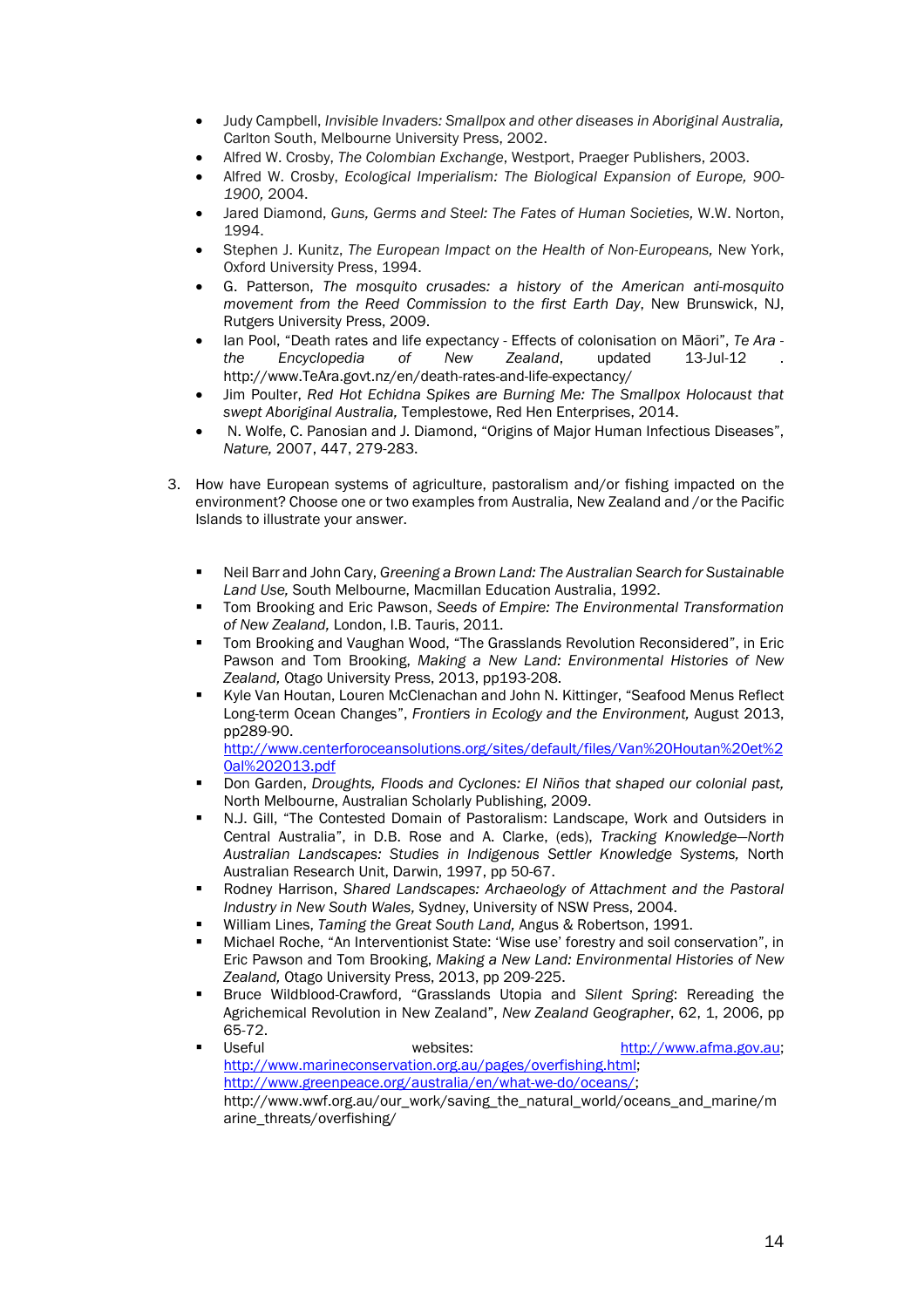- 4. What is wilderness and how is it related to environmentalism from the 1960s on? Discuss with reference to two or three environmental campaigns in Australia and/or New Zealand and/or the Pacific.
	- Mick Abbott and Richard Reeve, (eds), *Wild Heart: The Possibility of Wilderness in Aotearoa New Zealand,* Dunedin, Otago University Press, 2011.
	- Deborah Bird Rose, *Nourishing Terrains: Australian Aboriginal Views of Landscape and Wilderness,* Australian Heritage Commission, 1996.
	- Verity Burgmann, *Power and Protest: Movements for Social Change in Australian Society,* Allen & Unwin, 1993, Chapter 4.
	- William Cronon, "The trouble with Wilderness", in William Cronon, *Uncommon Ground: Rethinking the Human Place in Nature,* New York, Norton and Co., 1996.
	- Melissa Harper, "1 July 1983. Saving the Franklin River: The Environment Takes Centre Stage" in Martyn Crotty and David Roberts (eds), *Turning Points in Australian History,*  Sydney, UNSW Press, pp 211-223.
	- Drew Hutton and Libby Connors, *A History of the Australian Environment Movement,*  Melbourne, Cambridge University Press, 1999.
	- Marcia Langton, 'The European Construction of Wilderness", *Wilderness News,*  Summer, 1995/96, No. 143.
	- William Lines, *Patriots: Defending Australia's Natural Heritage,* University of Queensland Press, 2006.
	- Eric Pawson, 'The Meanings of Mountains', in Eric Pawson and Tom Brooking, *Making a New Land: Environmental Histories of New Zealand,* Otago University Press, 2013, pp 158-173.
- 5. How has the frontier shaped character? Compare the US example with either Australia or New Zealand.
	- Warwick Anderson, *The Cultivation of Whiteness: Science, Health and Racial Destiny in Australia,* Melbourne University Press, 2002.
	- James Belich, *Paradise Reforged: A History of the New Zealanders From the 1880s to the Year 2000,* Auckland, Penguin, 2001.
	- Tom Brooking, *Lands for the People? The Highland Clearances and the Colonisation of New Zealand: A Biography of John McKenzie,* Dunedin, University of Otago Press, 1996.
	- Ann Curthoys, 'Expulsion, Exodus and Exile in White Australian Historical Mythology', *Journal of Australian Studies*, 61, 1999, pp 1-18.
	- Frederick Jackson Turner, *The Frontier in American History,* New York, Henry Holt, 1921.<http://www.gutenberg.org/files/22994/22994-h/22994-h.htm>
	- Allan Kulikoff. *From British Peasants to Colonial American Farmers*, The University of North Carolina Press, 2000, http://www.questia.com/read/101453309?title=From%20British%20Peasants%20t o%20Colonial%20American%20Farmers
	- Richard W. Slatta, "Taking Our Myths Seriously." *Journal of the West,* 40, 3, 2001, pp 3-5.
	- David Walker, 'The Curse of the Tropics', in Tim Sherratt, Tom Griffiths and Libby Robin, (eds) *A Change in the Weather: Climate and Culture in Australia,* National Museum of Australia Press, 2005, pp 92-101.
	- David Walker, "Climate, Civilisation and Character in Australia, 1880-1940", *Australian Cultural History,* 16,1997/98, pp 77-95.
	- Russell Ward, *The Australian Legend,* Oxford University Press, 1996.
	- Richard White, *Inventing Australia: Images and Identity, 1688-1980,* Allen & Unwin, 1996.
- 6. In what ways did the Green Bans Movement demonise developers and promote environmental concerns as universal to all classes? Discuss in relation to the role of Jack Mundey in mobilizing trade unionists in defence of the environment.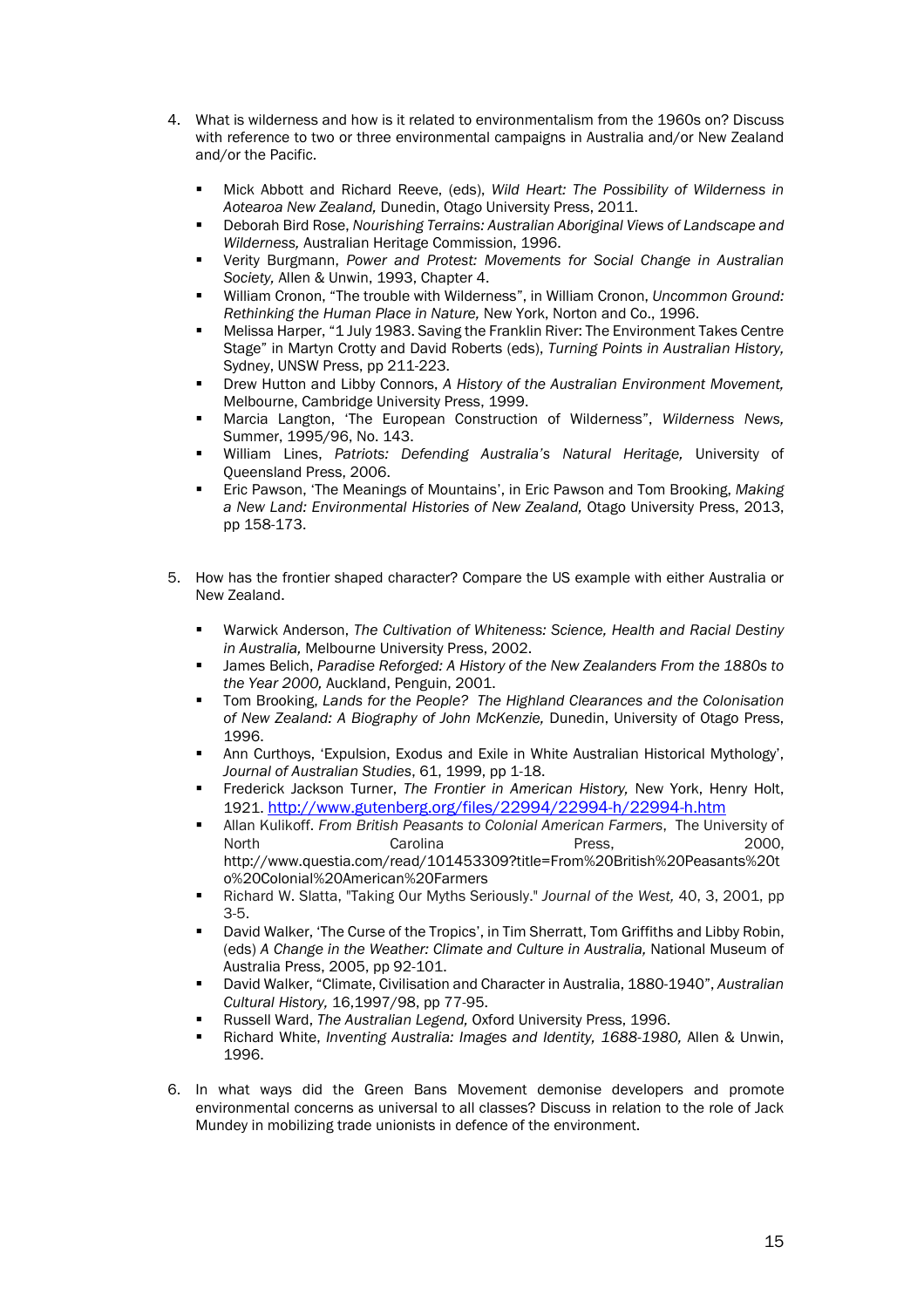- Verity Burgmann and Meredith Burgmann, "A rare shift in public thinking': Jack Mundey and the New South Wales Builders Labourers' Federation', *Labour History,* 77, November 1999.
- Verity Burgmann and Meredith Burgmann, *Green Bans, Red Union: Environmental Activism and the New South Wales Builders Labourer's Federation,* UNSWP, 1998.
- Joan Croll, *The Battlers for Kelly's Bush,* Cercus , Sydney, 1996.
- Peter Ferguson, "Patrick White, green bans and the rise of the Australian new left", *Melbourne Historical Journal,* 37, 2009, pp 73-83.
- Marion Hardman and Peter Manning, *Green Bans: The Story of an Australian Phenomenon,* Australian Conservation Foundation, 1974-75.
- Drew Hutton and Libby Connors, *A History of the Australian Environment Movement,*  Melbourne, Cambridge University Press, 1999.
- Jack Mundey, *Green Bans and Beyond,* Angus & Robertson, Sydney, 1981.
- 7. Assess political action to combat climate change. Explain why policies are so difficult for governments to "sell". You can compare the US with Australia and/or New Zealand/ and/or the Pacific.
	- Dipesh Chakrabarty, "The Climate of History: Four Theses", *Critical Inquiry*, Winter 2009, pp 197-222. [http://cumberland.vanderbilt.edu/manage/wp](http://cumberland.vanderbilt.edu/manage/wp-content/uploads/2011/04/Chakrabarty.pd)[content/uploads/2011/04/Chakrabarty.pd](http://cumberland.vanderbilt.edu/manage/wp-content/uploads/2011/04/Chakrabarty.pd)
	- Deserai A. Crow and Maxwell T. Boykoff, *Culture, Politics and Climate Change: How Information Shapes our Common Future,* New York, Routledge, 2014.
	- S. M. Gardner, "A perfect moral storm: Climate change, intergenerational ethics and the problem of moral corruption", *Environmental Values*, 15, 2006, pp 397-413.
	- Anthony Giddens, *The Politics of Climate Change,* Cambridge, 2009.
	- A. Greenaway and F. Carswell, "Climate change policy and practice in regional New Zealand: How are actors negotiating science and policy?" *New Zealand Geographer*, 65(2), 2009, pp 107-117.
	- Clive Hamilton, *Scorcher: The Dirty Politics of Climate Change,* Black Inc, 2007.
	- N. Harre and Q.D. Atkinson, (eds), *Carbon neutral by 2020: How New Zealanders can tackle climate change,* Nelson, Craig Potton Publishing, 2007.
	- Mike Hulme, *Why We Disagree About Climate Change,* Cambridge University Press, 2009.
	- S. Moser and L. Dilling, (eds), *Creating a climate for change: Communicating climate change and facilitating social change.* Cambridge, Cambridge University Press, 2007.
	- S. Rutherford, *Governing the Wild: Ecotours of Power*, University of Minnesota Press, 2011.
	- E. Swyngedouw, "Apocalypse Forever? Post-political Populism and the Spectre of Climate Change". *Theory, Culture & Society* 27(2-3), 2010, pp 213-32.
	- J. Urry, *Climate Change and Society*, London, Polity, 2011.
- 8. Why is waste such a problem in  $21<sup>st</sup>$  century Australia, New Zealand and/or the Pacific?
	- R. Chapple,"Hexachlorobenzene (HCB) Waste at the Botany Industrial Park, Sydney: A Concise History of Management and Disposal Efforts" (Community Participation and Review

Committee: Sydney) 2012, [www.oricabotanytransformation.com](http://www.oricabotanytransformation.com/)

- Joanna Goven, "The potential of public engagement in sustainable waste management: Designing the future for biosolids in New Zealand", *Journal of Environmental Management*, 2009, Vol.90(2), pp 921-930.
- M.J. Hird, "Waste, Landfills, and an Environmental Ethic of Vulnerability," *Ethics & the Environment*, 2013, 18(1): 105-124.
- P. James, "Taking us for village idiots: Two stories of ethnicity, class and toxic waste from Sydney, Australia", in Washington, S., Goodall, H. and Roser, P. (eds) *Echoes from the Poisoned Well: global memoires of environmental injustice*, Lanham, Lexington Books, 2006, pp 271-284.
- Zada Lipman, *Pollution,* Sydney, Federation Press, 2007.